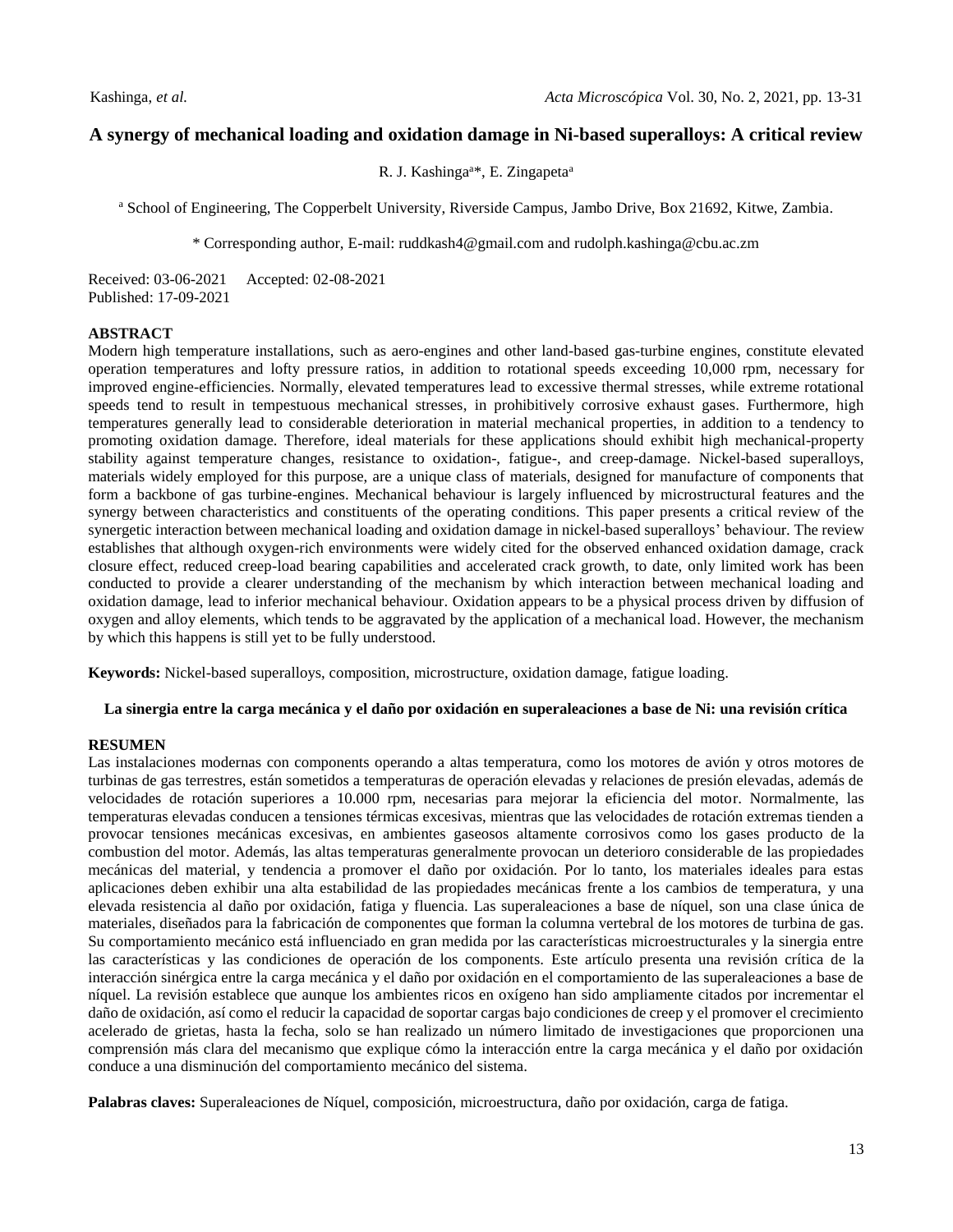## **BACKGROUND**

Nickel-based superalloys are materials with excellent mechanical properties at high temperatures. They are designed for the manufacture of components such as turbine blades, guide vanes and discs that form the backbone of the hot sections of gas turbine-engines and other high temperature applications such as nuclear and petrochemical industries. Here, conditions are characterised by high thermal stresses, high mechanical stresses in highly corrosive exhaust gases. Therefore, these environmental conditions, in addition to material microstructure, are known to greatly influence the suitability of a material for an application. Stability of mechanical properties, with operating time, is a critical requirement in structural materials exposed to high static and/or cyclic loads in ambient or non-ambient environments. As such, a material's resistance to degradation due to its reaction with constituents of its environment, notably through the process of oxidation, plays a determining role on the property stability [1, 2]. In modern gas-turbine engines (see figure 1a), high operation temperatures and pressure ratios, in addition to high rotational speeds, are essential as they play a determining role in engine efficiency. However, high temperatures, ranging from 500°C to 1100°C significantly affect mechanical properties [2, 3] and tend to aggravate material oxidation [4]. During operation, turbine blades and discs are subjected to a synergy between oxidation and mechanical loading. On one hand, these conditions lead to fatigue, creep and thermal loading/damage on the material. On the other hand, oxidation brings about material damage due to microstructure change (through composition change) as a result of oxygen diffusion into the material and a counter-diffusion of alloying elements that form the basis of essential microstructural features/phases. As such, material design, manufacture and heat treatment processes normally tend to center on optimization for high strength and damage tolerance. However, chemical complexity resulting from the variety of elements alloyed into nickel,

diversity in the manufacturing and heat-treatment processes lead to behavioural specificity [5-9]. This often results from the diversity in the resulting characteristic microstructures, even with the same composition. Due to differences in conditions (levels of temperature and pressure) in the various sections of the turbine-engine (figure 1a), different alloys are considered (figure 1b). Investigation of material behaviour under typical operating conditions is essential in order to ascertain behavioural characteristics.



**Fig. 1.** (a) Variations of temperature and pressure conditions in the turbine, and (b) strength variation, with temperature, for commonly used high-temperature superalloys. (Source: http://www.phasetrans.msm.cam.ac.uk(mphil/Trent1/sld023.thm-12.10.2019).

This [10] is normally aimed at establishing relevant damage mechanisms typically under creep, fatigue and oxidation loading conditions. This paper presents a critical review of the synergetic interaction between mechanical loading and oxidation damage in the behaviour of nickel-based superalloys. Material static or stress-free oxidation behaviour is considered, particularly, effects of the various factors that influence this behaviour are investigated.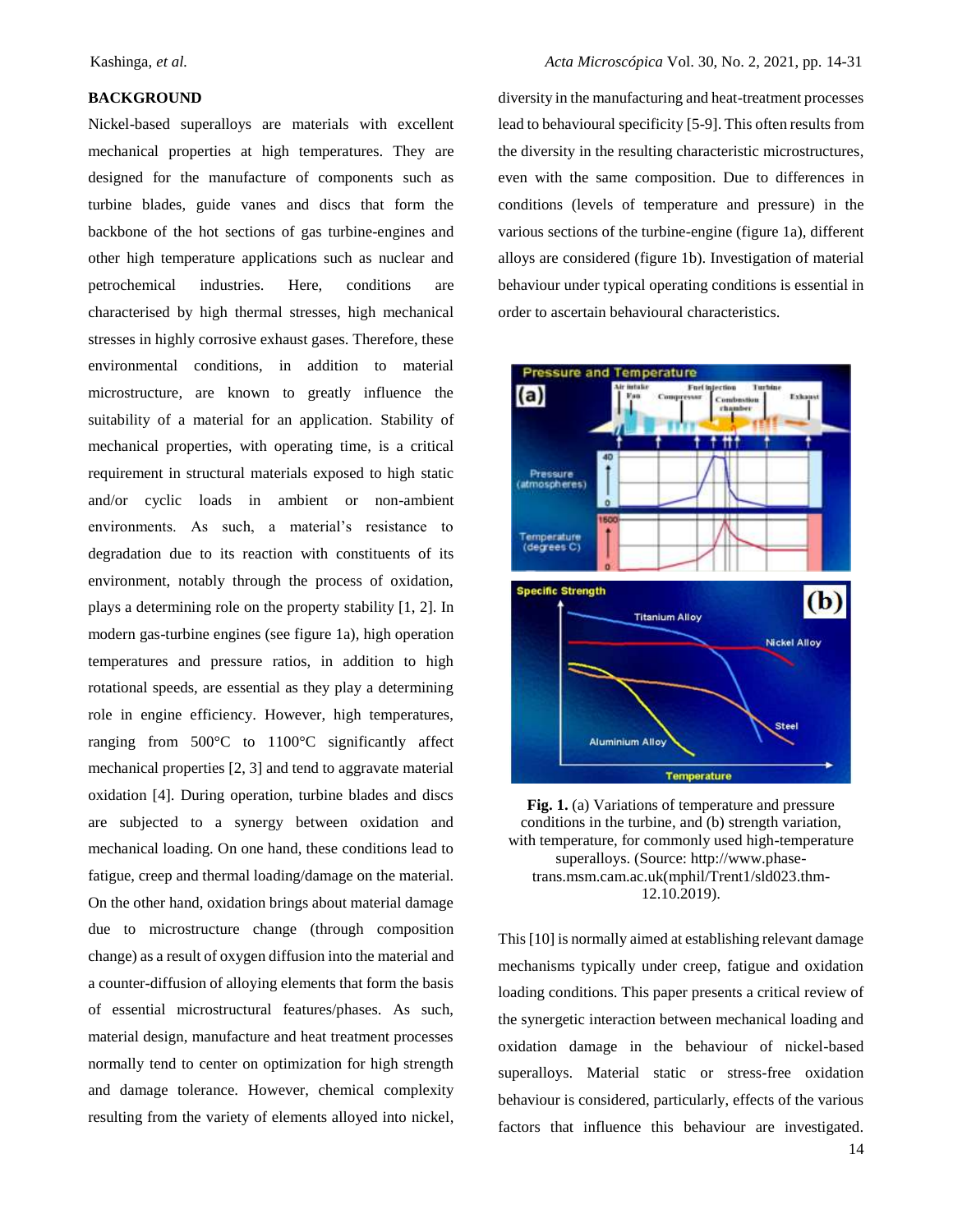Subsequently, after a brief look at the mechanical behaviour, interaction between mechanical loading and oxidation damage is considered. In particular, the influence the synergy, between these two loading conditions, has on the overall low cycle fatigue and crack growth behaviour are investigated.

#### *Static Oxidation behaviour.*

Environmental conditions and material microstructure are known to greatly influence suitability of a material for an application. Stability of mechanical properties, with operating time, is a critical requirement in structural materials exposed to high static/cyclic loads in ambient or non-ambient environments. As such, a material's resistance to degradation due to reaction with constituents of its environment, notably through the process of oxidation, plays a determining role on the property stability. This section investigates the influence oxidation has on microstructure stability.

#### *Oxidation in Metals and Alloys.*

The process of oxidation is known to be guided and determined by the rate at which reacting species diffuse. As such, most oxidation studies have reported quite rapid rates at the beginning. With time, the process tends to slow down [11-14]. Some studies [15] appear to suggest that the initial rate is rapid due to the fact that the reacting species are readily in contact at the beginning of the process. Subsequently, diffusion determines the rate at which the process will proceed. Diffusion of reacting species (oxygen and metal atoms) through the formed oxides is observed to be much slower than through material bulks. Others have suggested that due to the differences in atomic arrangement between the material bulk and the formed oxides, atomic diffusion rates through them, for the reacting species, will also be different. Lower diffusivities have, therefore, been associated with oxides as opposed to material bulks [12]. Oxidation rates, therefore, tend to reduce significantly as the thickness of the oxide grows.

Different characteristics of oxidation were reported. Some metals were found to form only one type of oxides while others formed different types depending on prevailing conditions. Metals such as Al, Zn and Ni formed only one type of oxide, irrespective of the oxidation conditions [12, 16]. However, although different crystal structures of Al oxides were observed, no distinctly different crystal structures were observed in oxides of Zn and Ni. On the other hand, Fe, Cu and Co appeared to oxidise in a manner different from Al, Zn and Ni. Here, two factors were found to influence the process. These were the level of temperature and stoichiometry (amount of oxygen available for oxidation). It was noted that a lean oxidation led to the formation of unstable oxides of the form FeO and CoO. Rich oxidation, however, were reported to lead to the formation of the more stable oxides  $Fe<sub>x</sub>O<sub>y</sub>$  and  $Co<sub>x</sub>O<sub>y</sub>$ , where *x* and *y* are integers greater than 1 [17-19]. Due to a limited availability of oxygen at the oxide-metal interface as compared to the oxide-environment interface, multiple layers of oxides of the form FeO and CoO formed next to the metal. On the other hand, although Cr oxidises in a similar manner as Fe, Cu and Co, one of the forms of the oxide has been found to be volatile under certain conditions. At higher temperatures, oxides of the form CrO<sup>3</sup> easily evaporated. As such, certain engineering materials that rely on formation of chromia (chromium oxide) as protection against further oxidation, are known to have a temperature limitation [12, 20, 21].

## *Oxidation Damage in Ni-based Superalloys.*

At temperatures in excess of 500°C, oxidation is known to contribute considerably to a deterioration in material mechanical properties, particularly, fatigue/creep capabilities. Based on the composition-microstructureproperty paradigm, formation of surface and internal oxides changes composition, leading to microstructure change which ultimately changes mechanical properties. This leads to increased formation of cracks due to the brittle nature of the formed oxides which tend to spall off at increased rates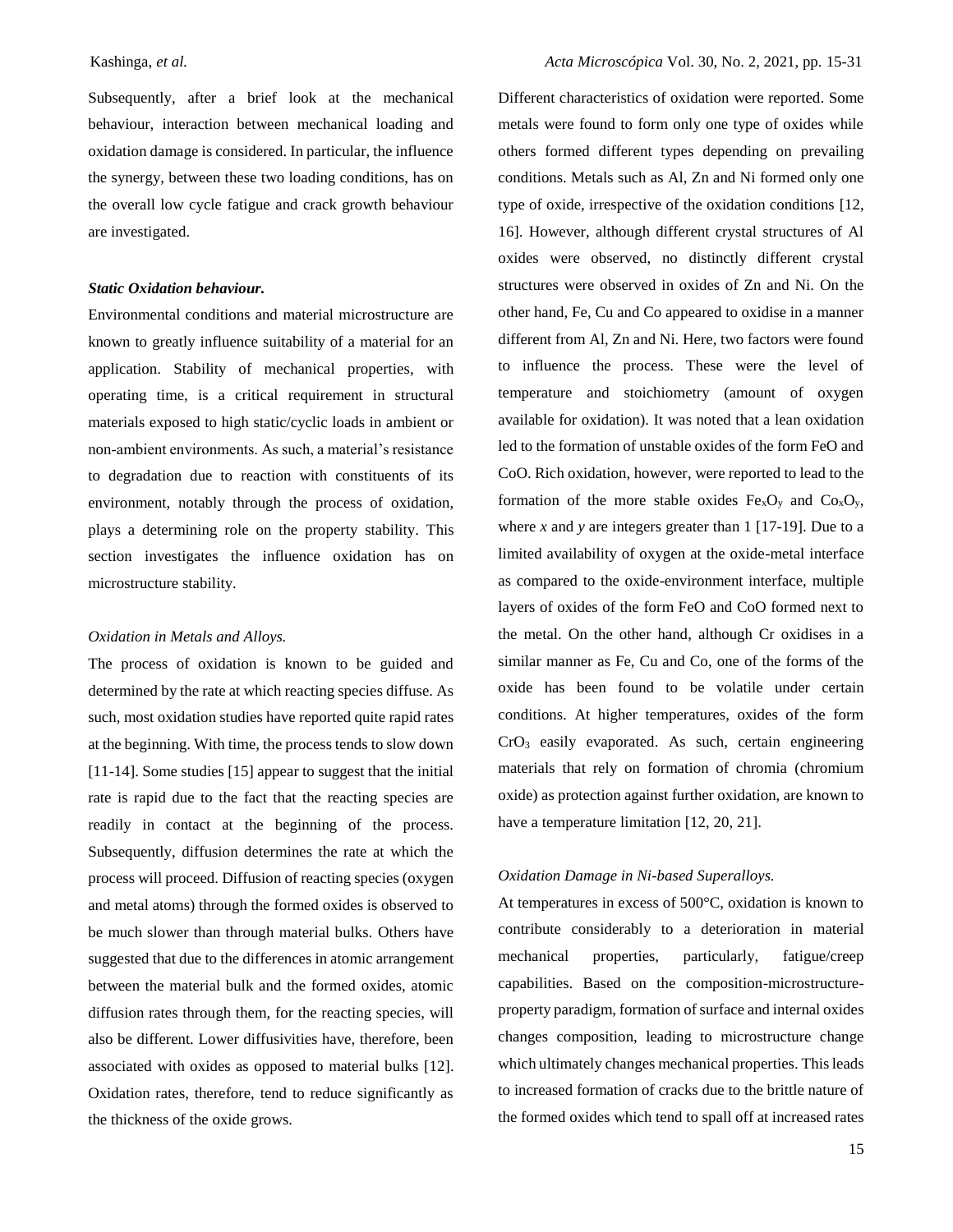due to the presence of a mechanical load. The oxidation process constitute a combination of oxygen diffusion into the material and a counter-diffusion of alloying elements towards the surface [22-24].

Oxidation behaviour, as reported in literature [25-27], is generally characterised in terms of oxidation kinetics as well as the change in material composition with respect to both time and temperature. This is in line with the work of Giggins and Pettit [28, 29]. However, formation of certain oxides, such as alumina and chromia, is known to curtail further oxidation in some superalloys. As such, oxidation of nickel-based superalloys containing significant amounts of Al and Cr results in this phenomenon [27]. Oxidation rates of most nickel-based superalloys had a tendency of reducing with time. Literature [27, 30], therefore, recognises that oxidation kinetics are generally assumed to conform to linear, parabolic or logarithmic laws where mass changes are normalised on the basis of specimen surface area.



The major oxidation damage mechanism refers to the formation of surface and internal oxides. These oxides are of elements that form the basis for critical phases, the *γmatrix* and *γ'-precipitates*. Diffusion of alloying elements from these phases towards the external surface resulted in microstructural change due to the denudation of strengthening phases (the *γ'-precipitates*). Other forms of damage reported included void formation and spallation. Furthermore, most recent studies have reported the formation of multi-layered oxide scales. An outer layer comprised mainly of NiO and  $Cr<sub>2</sub>O<sub>3</sub>$  as well as traces of CoO in some cases. Various and complex oxides, commonly referred to as spinels, laid beneath the outer layer, including NiTiO<sub>3</sub>, NiTaO<sub>4</sub> and  $(Ni/C<sub>0</sub>)Cr<sub>2</sub>O<sub>4</sub>$ . The third layer was composed mainly of discontinuous oxides, predominantly  $Al_2O_3$ , as shown in figure 2a and b [31, 32]. Various depths of regions, deficient in the strengthening phases, the *γ'-precipitates*, were also reported directly beneath the third oxide layers [31, 33, 34]**.**



**Fig. 2.** Nature of internal and external oxides, and *γ'-precipitate* free region in (a) a PM alloy RR1000 oxidised at 800 °C [4], and (b) a single crystal alloy oxidised at 980 °C [31].

Similar results were also reported in directionally solidified alloys [35]. Additionally, measurable weight losses in test specimens were reported in some studies. These were linked to the formation of void and spallation of the formed oxides [36]. One recent study appeared to suggest that spallation was mostly a result of thermal cycling [37]. Others [38-40] were of the view that the presence of sulfur (S) in the alloy promoted formation of voids, cracks and pores along oxide/metal interfaces, leading to increased

spallation. Generally, oxidation alters material composition which subsequently leads to a change in microstructure and thus material property deterioration. However, although oxidation kinetics are generally assumed to conform to either linear, parabolic or logarithmic laws, kinetics for individual oxides (NiO,  $Cr_2O_3$ , Al<sub>2</sub>O<sub>3</sub> and spinels – NiTiO<sub>3</sub>,  $NiTaO<sub>4</sub>$  and  $(Ni/Co)Cr<sub>2</sub>O<sub>4</sub>)$  are still not yet fully understood.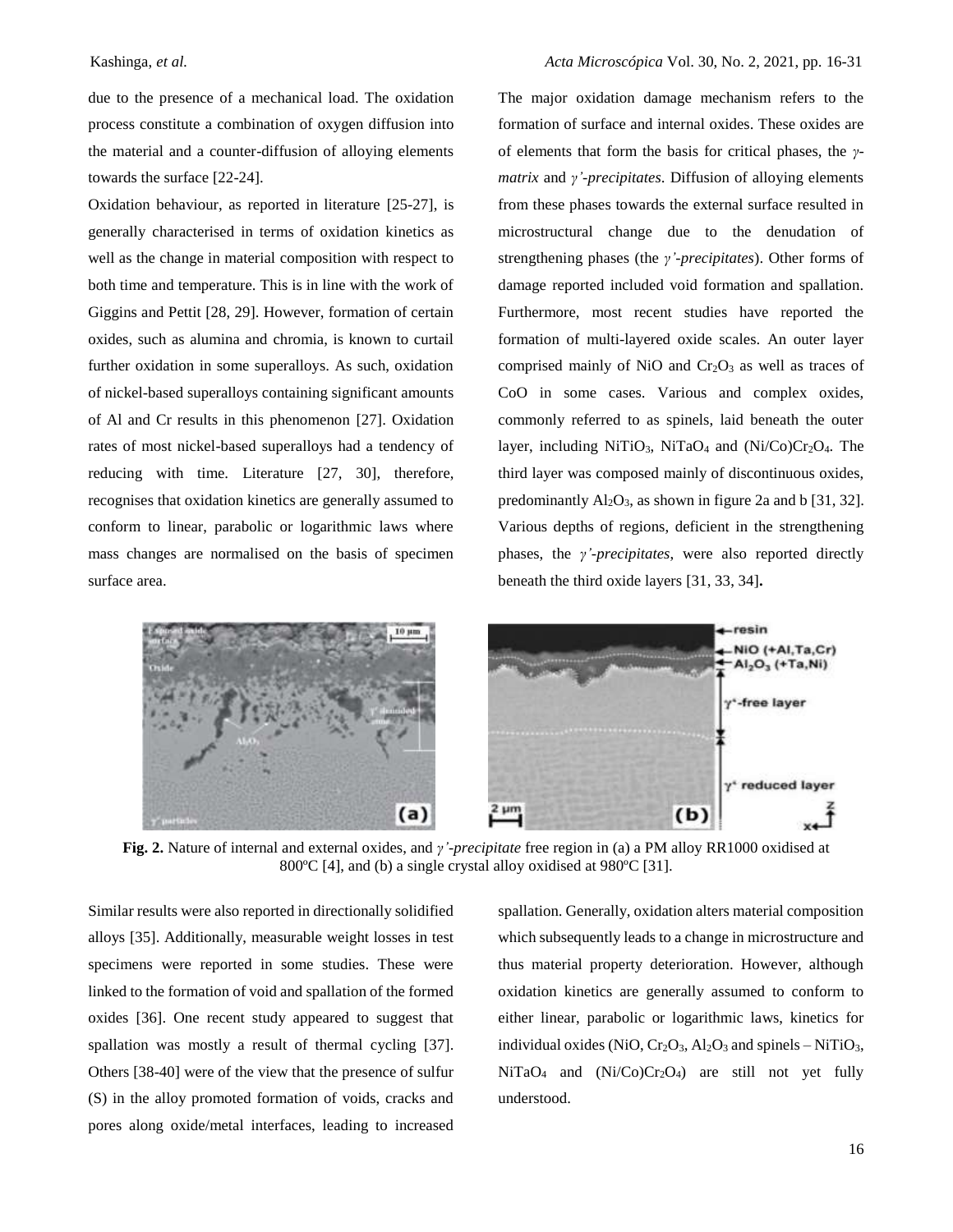#### *Effects of Microstructure.*

Microstructural features play crucial roles in the way nickel-based superalloys resist oxidation damage. Phases such as carbides, borides and other secondary phases, in addition to the *γ-matrix*, *γ'-precipitates* and grain-structure, tend to influence oxidation behaviour to a large extent. A study by Zhao *et al.* [21] has demonstrated that reduction in the size of *γ'-precipitates* can lead to improved resistance to oxidation. Two alloys with almost similar chemical composition, but different *γ'-precipitate* sizes, were studied. The alloy with finer *γ'-particles* exhibited high resistance to oxidation as compared to one with coarser ones.

In the alloy with a finer *γ'-precipitate* structure, this was a result of an increased number of possible nucleation sites for oxides that had a tendency to retard oxidation, particularly, aluminum oxide  $(Al_2O_3)$ . It was suggested that a larger surface area of *γ'-precipitates* was exposed to oxygen. This was said to lead to a more rapid formation of  $Al_2O_3$ . Additionally, the study was of the view that, the alloy with a finer *γ'-precipitate* structure presented an increased phase boundary which appeared to have a higher Al diffusivity. This led to enhanced outward diffusion of Al which formed a protective oxide  $(Al_2O_3)$ . Other studies, such as those by Wang *et al.* [41] reported similar findings. On the other hand, although Mallikarjuna *et al.* [42] appear to suggest otherwise, their results were in agreement with the findings reported by Wang *et al.* [41] and Zhao *et al.* [21], in terms of the formation of the *γ'-free zone*.

Considering oxidation behaviour of alloys with different grain-structures, studies have shown that the presence or absence of grain boundaries considerably affects the oxidation behaviour. In materials produced through the PM route (traditional polycrystalline materials), grain boundary strengthener phases, such borides and carbides and other secondary phases, were formed from the presence of B, C, Hf and Zr. Since carbon is known to have a high affinity for elements such as Hf, Zr, Ta, Ti Nb, W, Mo, V and most notably Cr, carbides of these elements are formed at

solidification stage. In a study that subjected a traditional polycrystalline nickel-based superalloy to fatigue and high temperature, oxides rich in Cr and Co were reported along grain boundaries [43].

However, some studies [4] reported discontinuous oxides of Al along grain boundaries (see figure 3a). Grain boundary oxidation was also characterized by void formation. As shown in figure 3 [26], the amount of voids tends to increase significantly with the increase of temperature. This, however, is not the case for single crystal alloys. Even at much higher temperatures, oxidation in single crystal alloys appear to cause limited internal damage when compared to polycrystalline alloys, although both types of alloys tend to form  $\gamma$ '-free regions beneath oxide layers.



protective platinum strip  $(b)$ 

**Fig. 3.** Damage in a powder metallurgy alloy RR1000 oxidised at (a) 700ºC, and (b) 800ºC [26].

17 The different oxidation behaviour between single crystals and polycrystals can be seen from figure 2. The high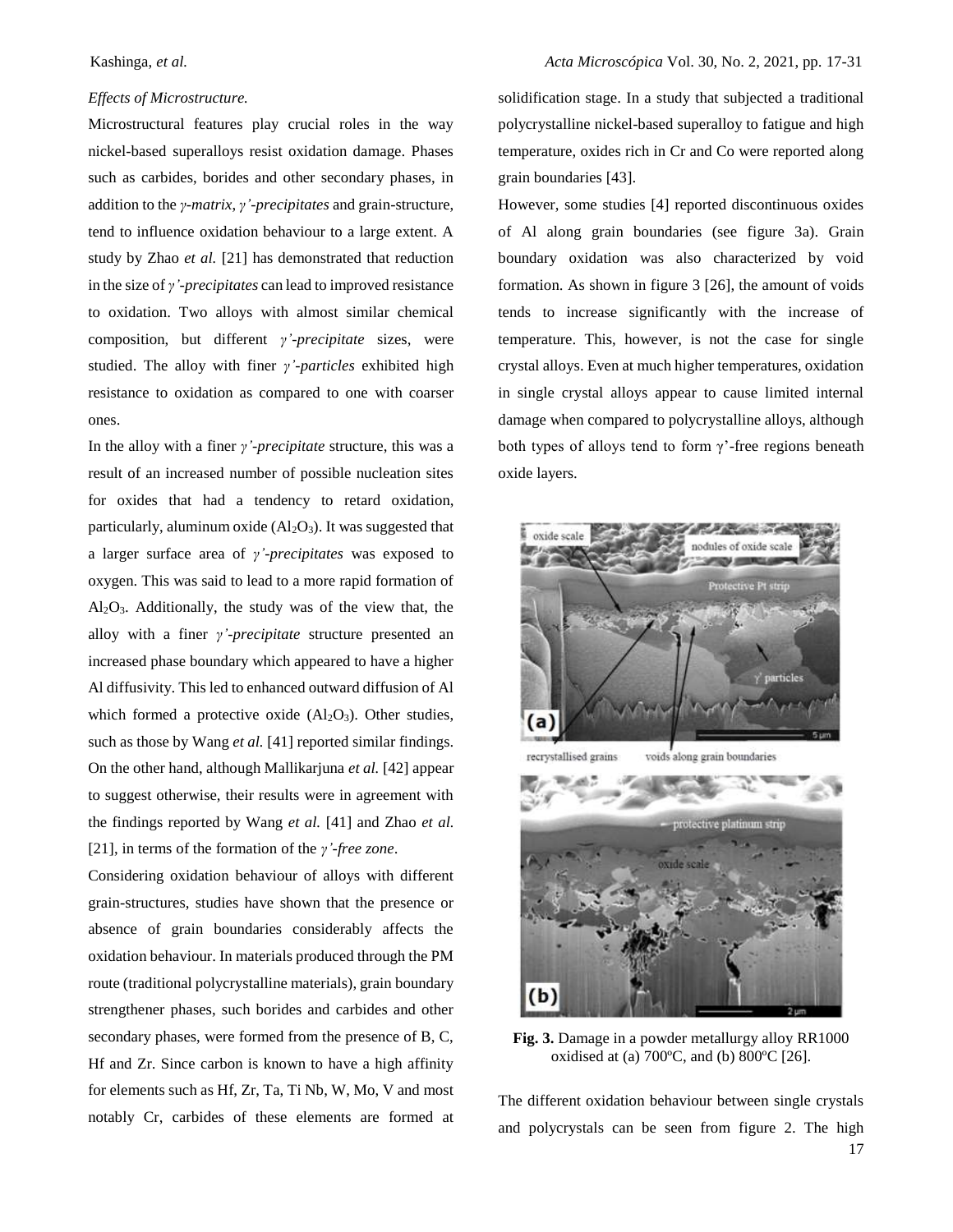resistance to oxidation damage in single crystals could be one of the reasons why they are preferably used as turbine blade materials, where conditions are harsher. Polycrystals on the other hand are used as turbine discs working in less harsh conditions. Studies [44, 45] investigating grain size influences on the oxidation behaviour of polycrystalline superalloys reported higher resistance to oxidation in finegrained materials than in coarse-grained materials. The fine-grained alloys had a greater grain boundary surface area which allowed more oxygen diffusion into the bulk. This was not the case in the coarse-grained alloys, as the reduced grain boundary surface area only allowed limited oxygen diffusion into the bulk. The increased oxygen diffusion into the fine-grained alloys led to the formation of more internal alumina/chromia protective oxide layers. This inhibited further oxidation resulting in reduced oxidation rates (observed in the kinetics), as compared to the coarse-grained alloys. This is what led to the difference in oxidation between the fine-grained and coarse-grained alloys. It is noteworthy, however, that the synergetic

influence of phase and grain structure was not looked into. Literature is still deficient in knowledge about the optimum sizes of the *γ'-precipitates* and grains are necessary for a polycrystalline material to be oxidation damage resistant. Furthermore, to the best of our knowledge, no study has attempted to established which of the two microstructural features (*γ'-precipitates* or grain boundaries) accounts for higher oxidation damage in a polycrystalline material.

#### *Effects of Temperature.*

Temperature is a critical parameter in the operation of modern gas-turbines as it directly determines the overall efficiency of the system. Investigations into the tensile deformation behaviour, at various temperatures, of nickelbased superalloys revealed that mechanical properties were temperature dependent [46]. This was also true for the deformation behaviour of individual phases (*γ-matrix* and *γ'-precipitates*). Here, deformation behaviour, such as modulus of elasticity, for the two phases reduced with an increase in testing temperature [3].



**Fig. 4.** Temperature-dependency of oxidation of nickel-based superalloys. Kinetics of (a) a polycrystalline alloy RR1000 [26], and (b) single crystal Rene N5 at various temperatures [4]. Cross-sectional analysis of oxidized polycrystalline alloy RR1000 at (c) 700ºC, (d) 750ºC, and (e) 800ºC [47].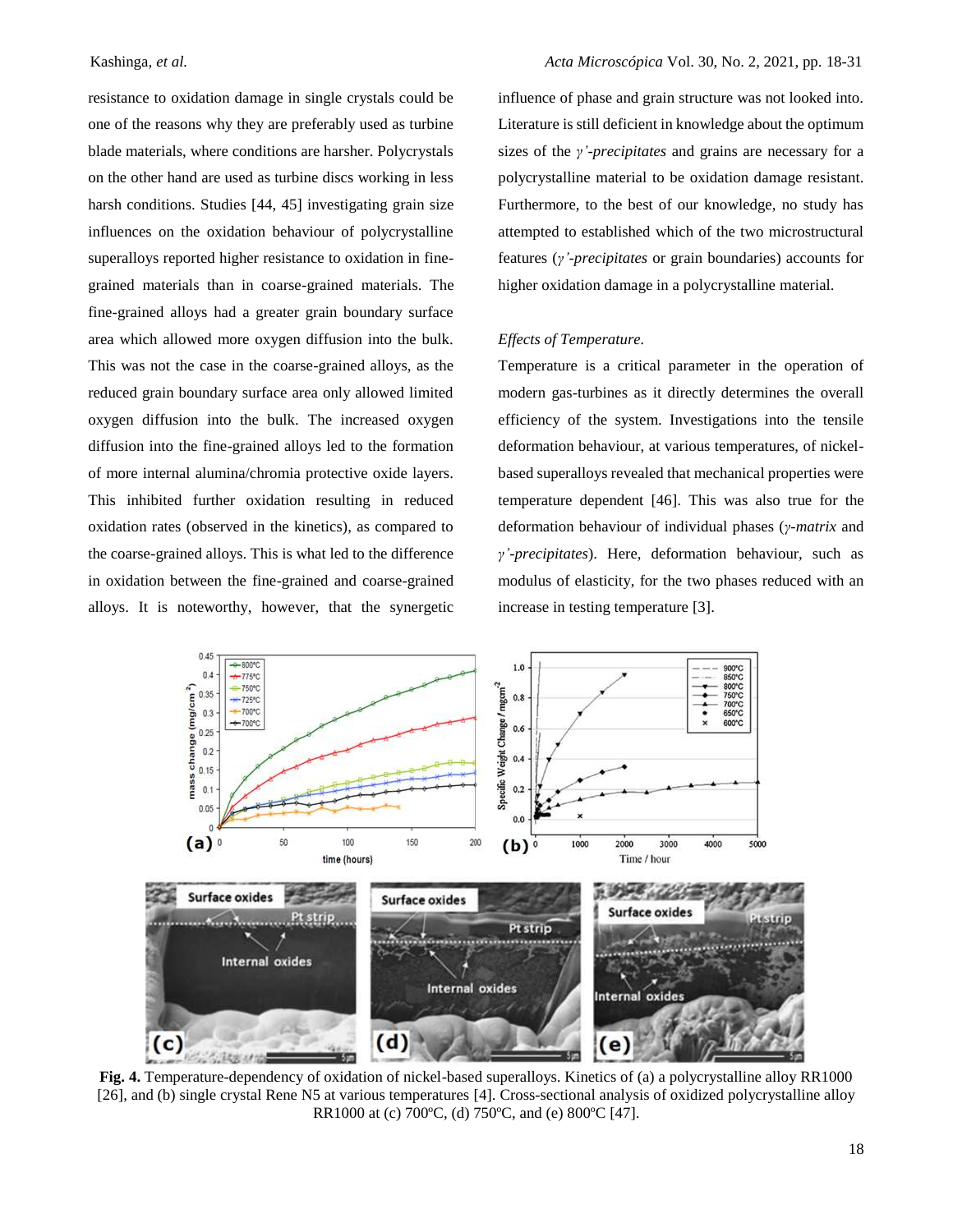Oxidation behaviour of nickel-based superalloys is highly dependent on temperature, as reported in a polycrystalline material at temperatures in the range of  $600-900^{\circ}C$  [48]. It was observed that rates of oxidation drastically increased as temperatures increased. Elsewhere, this was reported in both polycrystalline and single crystal nickel-based superalloys, as evident from the oxidation kinetics at different temperatures shown in figure 4a and 4b [4, 26]. This entails that as temperature increases, a material's resistance to oxidation reduces, making it more susceptible to failure if a mechanical load is applied.

Karabela *et al.*, [46] investigated the effect of temperature on the oxidation behaviour of a powder metallurgy nickelbased superalloy (RR1000). Three temperatures, 700ºC, 750ºC and 800ºC, were considered. Focused-ion beam (FIB) sectioning and secondary ion imaging were used to analyze the extent and depth of damage at the respective temperature. Results showed significant differences in the extent of damage at different temperatures, shown in figure 4c, 4d and 4e. It was confirmed that high temperature leads to increased material damage. Under similar conditions, oxidation at 800ºC resulted in internal oxides being far much deeper and widespread than at 700ºC. Similar results were reported elsewhere as shown in figure 3 [26, 49-51].

# *Interaction of Mechanical Loading and Oxidation Damage.*

During operation, turbine blades and discs are subjected to a synergy between oxidation and mechanical loading. On one hand, these conditions lead to fatigue, creep and thermal loading on the material. On the other hand, oxidation brings about material damage due to microstructure change as a result of the diffusion of oxygen into the material and a counter-diffusion of alloying elements that form the basis of essential microstructural features/phases. As such, material design, manufacture and heat treatment processes normally center on optimization for high strength and damage tolerance. Investigation of their behaviour under typical operating conditions,

therefore, is essential in order to ascertain behavioural characteristics. This is normally aimed at establishing relevant damage mechanisms typically under creep, fatigue and oxidation loading conditions [10]. In this section, interaction between mechanical loading and oxidation at high-temperature in nickel-based superalloys is reviewed. The following covers the effects of oxidation on mechanical behaviour, effects of mechanical loading on oxidation behaviour and recent developments in the modelling of the interaction between oxidation and mechanical loading.

## *Effects of Oxidation on Mechanical behaviour.*

Under an applied mechanical load at high temperature and in oxygen-rich environments, one of the major causes of inferior mechanical behaviour is thought to be dynamic embrittlement [52-54]. Here, increased material cracking was found to be driven by the presence of oxygen. A study by Molins *et al.* [55] suggested that embrittlement is caused by a combination of oxidation and mechanical loading at and ahead of a crack tip. Furthermore, the study suggested that the formed oxides would consist of layers with the same structure as those reported for smooth specimens tested under static conditions. However, attempts to provide evidence for this phenomenon were only presented recently by Kitaguchi *et al.* [47]. Three cases were considered, i.e., a growing crack as well as a stationary crack with and without a mechanical load. Results showed that although the two stationary cracks showed slightly more oxidation than the growing one, similar oxidation mechanisms (in terms of layers of formed oxides) were observed for all the three crack tips. In another study by Viskari *et al.* [57], a polycrystalline (Allvac 718Plus) nickel-based superalloy was subjected to a constant load for a duration of 600 s, and crack tip cross-sections were analysed. In line with the suggestion by Molins *et al.* [55] and also similar to the findings reported in stress-free oxidation studies in literature [31, 33, 58], multi-layered oxide structures were formed and found at the crack tip as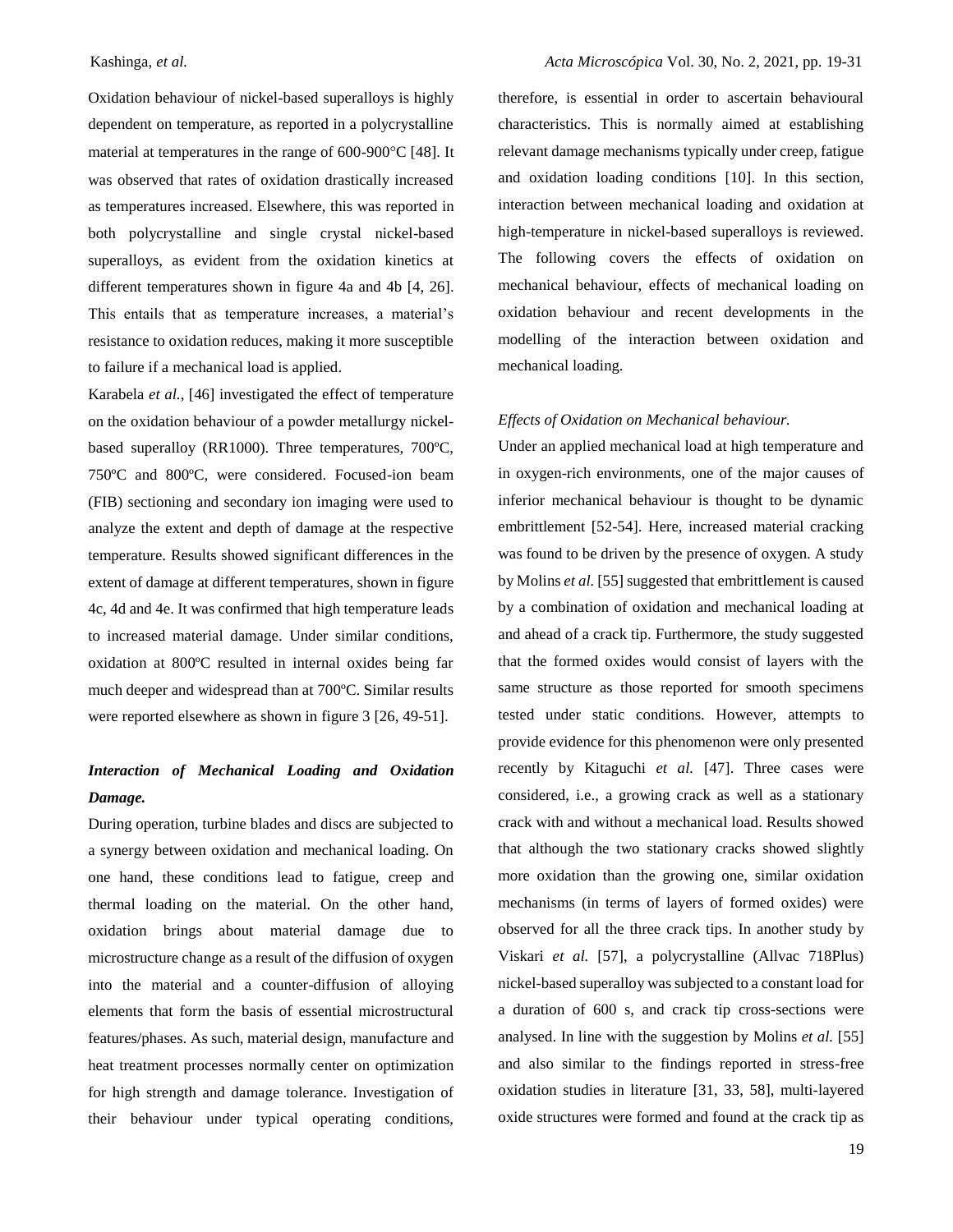well as immediately ahead of it. In this case, Viskari *et al.* [57] envisaged embrittling oxygen atoms to have diffused through grain boundaries ahead of the fully opened crack. The study suggested that formation of oxides ahead of a crack tip leads to increased material cracking and thereby bringing about the inferior mechanical behaviour, widely reported in oxygen-rich environments. In other studies [52- 54] investigating effects of oxidation on mechanical behaviour, no evidence of oxides at the crack tip was reported. Oxides were only found on crack flanks behind the crack tip. Further investigations showed that increased grain boundary decohesion was only dependent on oxygen partial pressure [52-54]. Other studies such as those by He *et al.* [59], investigated the effect of oxidation on the crack growth behaviour, noted that fatigue crack propagation was temperature-dependent. It was further observed that crack propagation rates at higher temperatures had a tendency to slow down. At lower temperatures, this was not the case, as crack growth rates appeared to speed up more rapidly and even exceeded those at higher temperatures. Crack closure effect, resulting from the oxidation of crack flanks and leading to a reduction in the effective load ( $P_{max} - P_{min} =$  $\Delta P$ ), was cited as the cause for the observed behaviour [59]. Similar findings were reported elsewhere in literature [14, 60–63]. Generally, formation of oxides results in the weakening of the material (near the surface) through the change in the underlying microstructure, resulting in inferior mechanical load-bearing capabilities. Studies on creep behaviour of nickel-based superalloys reported significant reductions in creep-life in air as compared to vacuum conditions where oxidation is immeasurably low [31, 33]. Other studies [64-66] only appeared to suggest that prolonged material exposure to high temperature oxidation led to deterioration of mechanical properties.

## *Effects of Mechanical Loading on Oxidation behaviour.*

Some of the early studies on the influence mechanical loadings have on the oxidation behaviour were published in the late 1990's by a group of researchers who considered

various loading regimes [67]. Loading regimes considered included cyclic, creep and a combination of the two. In the study, oxidation was considered as the diffusion of oxygen into the material, and an investigation into the different diffusion rates, at specified temperatures and oxygen partial pressures, in the material bulk and in the formed oxides were conducted. While creep testing was conducted with a tensile load less than the elastic limit and fully-reversed fatigue testing was done with a strain range of 0.1%, fatigue-creep testing was carried out by imposing a 15 mins dwell in the fatigue loading cycle. Results showed higher initial rates of oxidation in all the considered loading regimes. Subsequent rates of oxidation were somewhat reduced and appeared more stabilised. This was in line with the findings obtainable in literature [15, 68], where three stages of oxidation were identified for oxidation kinetics. The initial stage appeared almost linear, rapid and quite short. It was suggested that this was a result of the fact that reactants were readily in contact at the beginning of the oxidation process. Thereafter, the rate of diffusion of the reacting species, through the formed oxide, determined the oxidation rate. Generally, the study concluded that the presence of mechanical loadings (be it fatigue, creep or fatigue-creep) resulted in enhanced oxygen diffusion [67]. Other studies have investigated the effect of a static tensile and compressive mechanical loading on the oxidation kinetics. Material chemical composition had traces of C, Si, S, Fe and Co with nickel accounting for 99.9853%. As the load level increased, enhanced oxidation behaviour was observed. This culminated into increased mass gains with time as shown in figure 5b, irrespective of the type of loading; tensile or compressive [69, 70]. Similar results were reported in a study that investigated the effect of fatigue loading on the oxidation kinetics of Cr-Mo steel [71]. It is noteworthy, however, that Moulin *et al.* [67] and others [69, 70] considered the oxidation behaviour of pure nickel, which is of less practical application in the current state of the art. In alloys (where up to more than 10 elements are added, such as Ni-based superalloys), the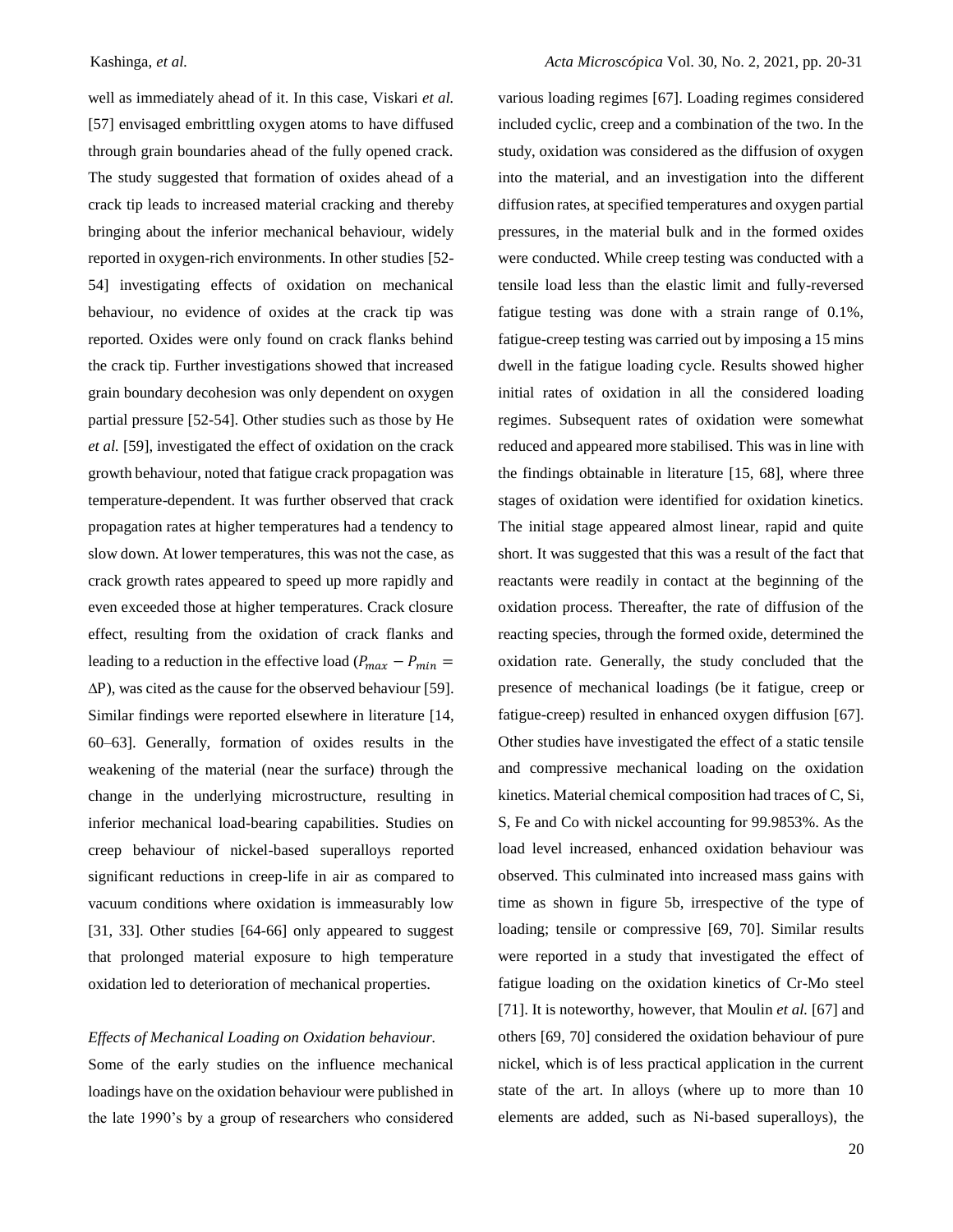oxidation behaviour becomes more complex than in pure metals. Additionally, the study only considered the diffusion of oxygen into the material and neglected the

counter-diffusion of the material element(s). To date, influence of mechanical loading on oxidation kinetics has not been fully explored in nickel-based superalloys.



**Fig. 5.** (a) Specimen used to study the influence of stress level (at *A, B* and *C*) on the oxidation behaviour [40]; (b) Loaddependency for the kinetics of oxidation for pure nickel, at 700ºC [69]; Cross-sectional analysis of oxidation at location (c) *A* and (d) *B* [40].

In a recent study, the influence of a cyclic load on the oxidation behaviour of a nickel alloy was investigated at various temperatures. The material studied was a nickelbased superalloy produced through powder metallurgy route, with 10 elements alloyed into it. This produce a traditional polycrystalline alloy with uniform grain size range of 4 - 5 µm. To provide variable stress levels, waisted specimens were machined (see figure 5a), with diameter changing from 4.4 mm in the middle (location *A*) to a maximum of 18 mm at the ends (near location *C*) and an intermediate diameter at location *B*. Load-control fatigue testing was carried out at load-level of 10 kN at temperatures of  $700^{\circ}$ C and  $750^{\circ}$ C. At  $800^{\circ}$ C (due to

reduced properties) a reduced load level of 8 kN was considered. A loading frequency of  $f = 0.25$  Hz at a load ratio of  $R_L = 0.1$  [40]. Influence of stress level on oxidation behaviour was then studied by measuring oxidation damage at the three locations *A, B* and *C* (figure 5a).

Cyclic tests were conducted till fracture which occurred after durations of 196 h (700ºC), 194 h (750ºC) and 34 h (800ºC). Results showed that oxidation damage was considerably high and stress-dependent. At a temperature of 800ºC, location *A* in figure 5a exhibited the deepest penetration of oxygen, evident from the micrographs in figure 5c. Reduced depth of penetration was observed at location *B* (figure 5d) as compared to location *A*. Much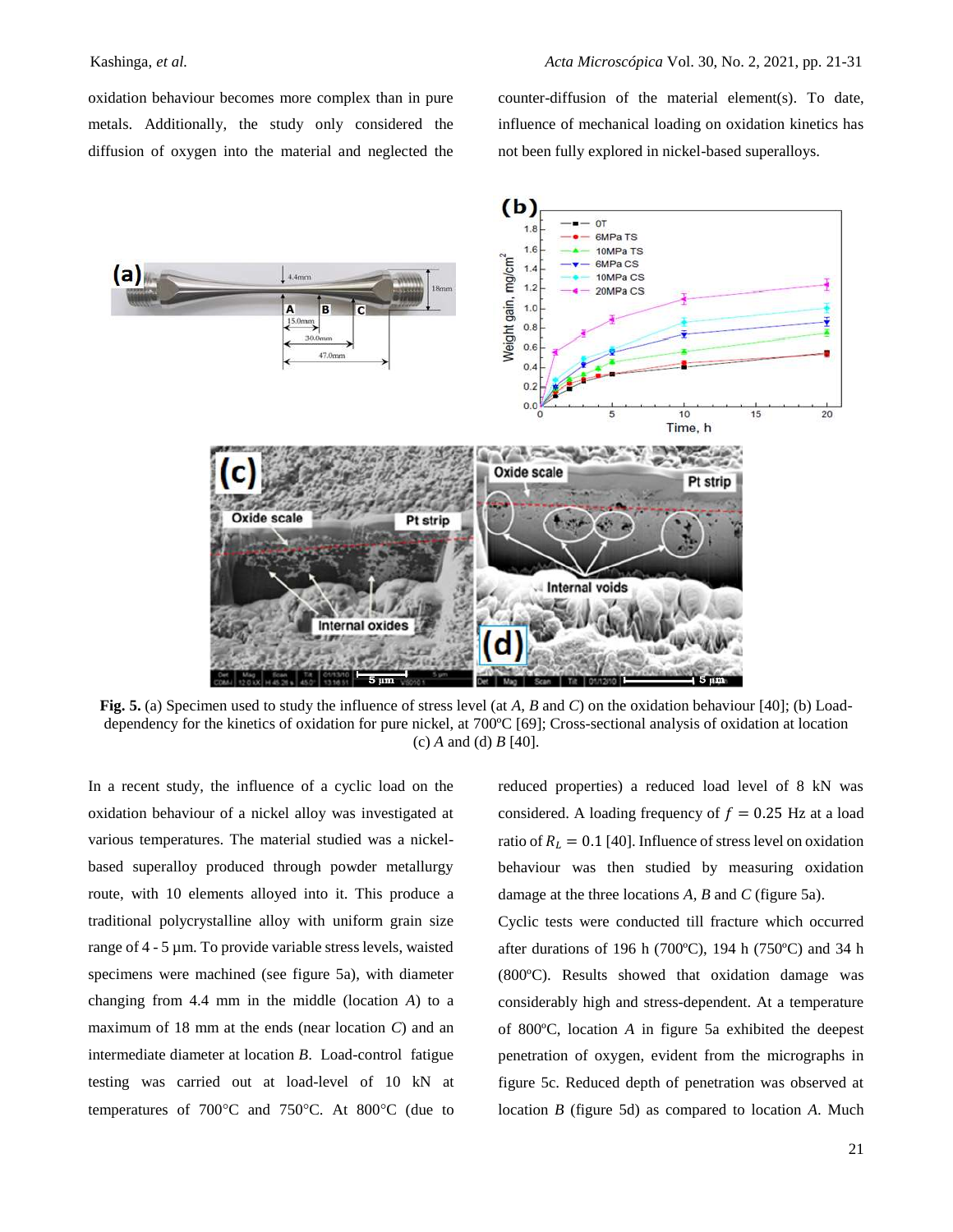reduced oxidation was observed at location *C*. It was concluded that the level of stress had a significant effect on the oxidation behaviour of nickel-based superalloys. However, the study was not able to comment on the kinetics of the oxidation at the various locations (with different stress levels).

Generally, in both metals and alloys, mechanical loading (irrespective of creep, fatigue or a combination) appears to lead to enhanced extents of oxidation damage. This could be a result of increased oxygen ingress into the material due to the stretching of lattice sites arising from the presence of a mechanical load.

## *Synergy of Mechanical Loading and Oxidation Damage.*

Experimental studies have widely demonstrated and reported the synergetic interaction between mechanical loading and oxidation damage. As compared to vacuum conditions, this mostly resulted in enhanced oxidation damage [40], crack closure effect [14], reduced creep load bearing capabilities [31] and accelerated crack growth behaviour [72]. However, to date, only limited studies were conducted on the modelling of the interaction between mechanical loading and oxidation, in nickel-based superalloys. Of interest to this study are the findings of a computational-based study that investigated the influence of a mechanical load on the oxygen diffusion into a nickelbased superalloy along grain boundaries.

Simulations of oxygen diffusion were controlled by the parabolic oxidation rate and diffusivity and carried out at temperatures in the range of  $750^{\circ}$ C to  $800^{\circ}$ C. To study the influence of mechanical loading, natural diffusion and coupled deformation-diffusion simulations were conducted. One-way coupled deformation-diffusion simulations were carried out with stress-assisted oxygen diffusion driven by the gradient of the hydrostatic stress. Simulation results for natural diffusion and stress-assisted diffusion at  $650^{\circ}$ C revealed enhanced depths of oxygen diffusion/penetration. The rate of change of oxygen concentration at the crack tip during stress-assisted

diffusion was far higher than that for natural diffusion, as shown in figure 6a. These results are in line with the experimental findings (kinetics) of Zhou *et al.* [69] who studied the oxidation of pure nickel (figure 6b). A comparison of the depth of penetration of oxygen due to natural diffusion (figure 6b) and stress-assisted diffusion (figure 6c) reveals significantly increased oxidation damage [74].

Nevertheless, although the study was able to successfully model oxygen diffusion as observed from experimental studies, in the numerical computation, diffusion was restricted to grain boundaries only. This contradicts with literature [26, 75] where both grain boundaries and bulk oxidation was reported. Further studies have simulated oxidation damage without restricting oxygen diffusion to grain boundaries.

The studies also considered the effects of dwell imposed at peak load on the depth of oxygen penetration. It is clear that imposition of a dwell at peak load leads to increased diffusion of oxygen into the crack tip, as shown in figure 6f. An increase in oxygen penetration and concentration was observed under fatigue (figure 6e) when compared to natural diffusion (figure 6d). Although these studies were able to reflect the physical effects of mechanical loading and oxygen diffusion interaction as envisaged by Andrieu *et al.* [76] and Moulin *et al.* [67], there was a lack of validation against test results. Furthermore, critical diffusion parameters such as the oxidation parabolic rate constant, diffusivity and pressure factor, were only estimated from literature.

Karabela *et al.* [47] has modelled the effects of a cyclic load on the oxidation of a polycrystalline superalloy, by employing an approach similar to those applied in Zhao [74] and Zhao *et al.* [77]. Results were validated by the findings of an experimental study by Karabela *et al.* [40], as shown in figure 5a, 5c and 5d. Here, although the oxidation parabolic rate constant was estimated from literature, diffusivity and pressure factor were measured based on test results.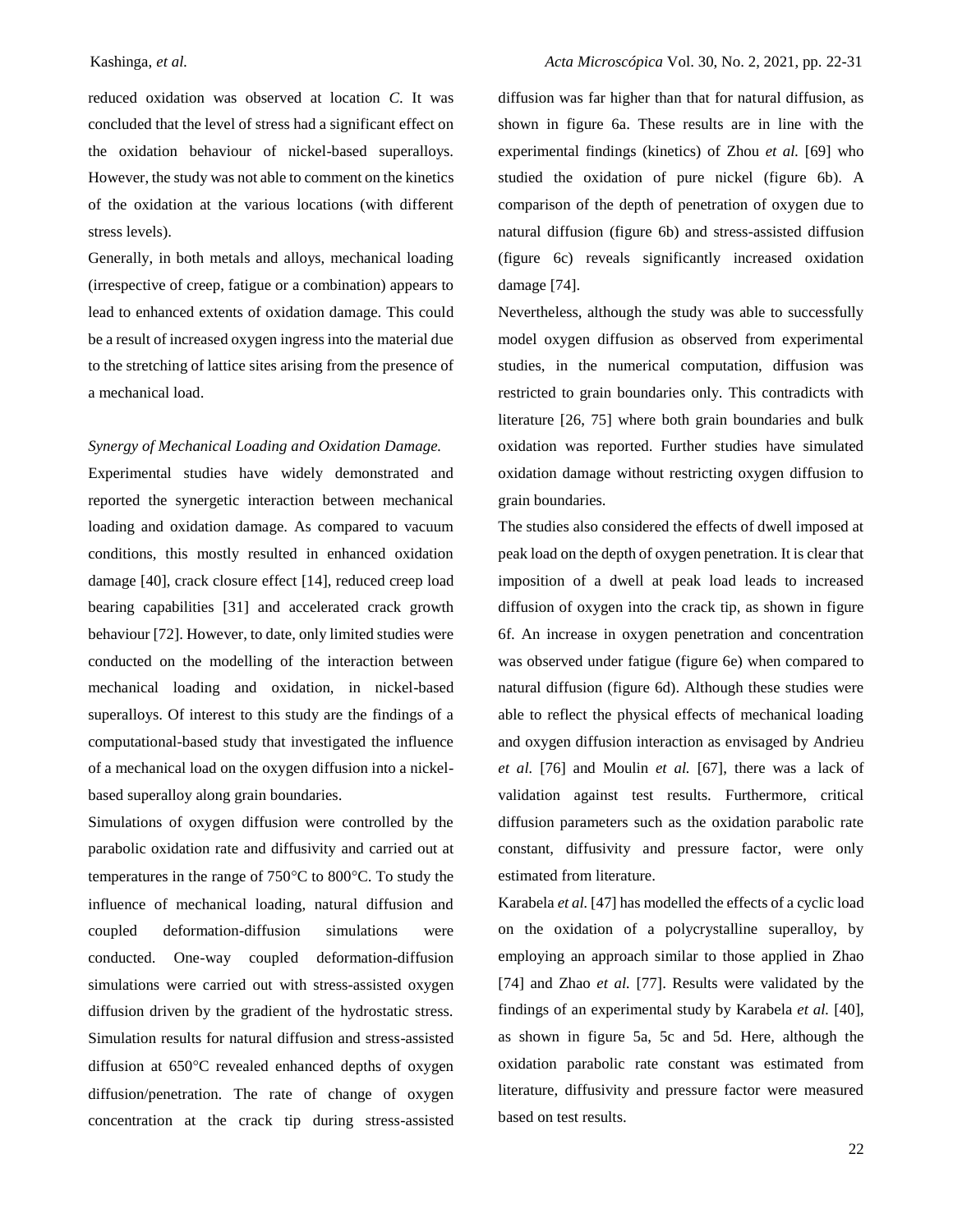

**Fig. 6.** (a) Natural and stress-assisted oxidation kinetics at 650°C. Contour plots for (b) natural diffusion of oxygen along grain boundaries, and (c) stress-assisted diffusion along grain boundaries (under a 1100 MPa creep load) [74]. Contour plots for (d) natural diffusion of oxygen (e) fatigue-assisted diffusion of oxygen and (f) fatigue-assisted oxygen diffusion with 10 s dwell [77].

The pressure factor was calibrated based on the depth of oxygen penetration. This was achieved by varying the pressure factor values and running FE simulations for the duration of the test, till the depth of oxygen penetration, observed in tests, was achieved. To obtain pressure factor values at other temperatures, the process was repeated. The obtained values of pressure factor were then utilized in carrying out FE simulations for predicting crack growth under fatigue-oxidation conditions. Based on the modelled interaction between mechanical loading and oxidation in Zhao *et al.* [46] and Karabela *et al.* [73], crack tip deformation behaviour under fatigue-oxidation conditions was studied. Effects of mechanical loading on oxygen diffusion was considered but effects of oxygen diffusion on deformation were completely neglected. Particularly, the studies only considered stress-assisted diffusion whilst ignoring the compressive stress generated by dilatation

strain resulting from oxygen penetration into the material. Literature, such as Wu [22], Suo *et al.* [23] and Elkadiri *et al.* [24], have outlined that oxidation by itself induces a compressive stress into the material. By only considering the effect of stress on diffusion, Zhao *et al.* [46] and Karabela *et al.* [73] neglected the influence of the oxidation-generated material-expansion on the stress state. Several experimental studies [31, 41-43, 75, 76, 78] have cited oxidation as a cause for reduced mechanical behaviour in nickel-based superalloys. Studies such as Evangelou *et al.* [79] reported a myriad of competing factors, in addition to the effects of oxidation. This was partly due to the temperature level (550°C) at which tests were conducted. In a study on thermomechanical fatigue behaviour of a single crystalline nickel-based superalloy [80], a fatigue-oxidation damage was reported to dominate material behaviour in the out-of-phase loading mode, while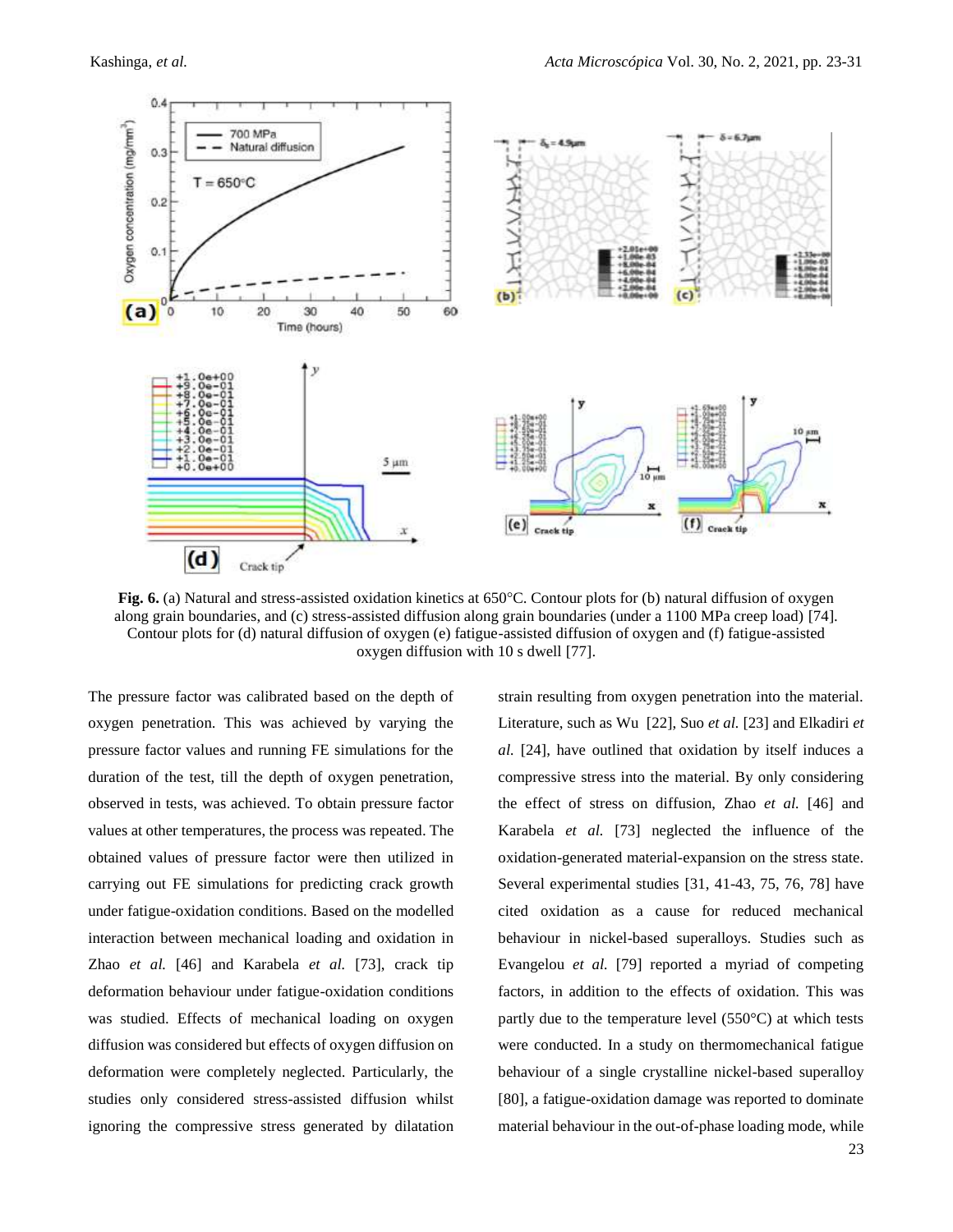damage in the in-phase loading mode was mainly a result of creep-fatigue. Others [81], reported extensive crack flank oxidation and were of the view that damage was a result of the interaction between creep, fatigue and oxidation. As such, prediction of life for components subjected to mechanical loadings in oxygen-rich environments is an area requiring concerted research attention. He *et al*. [59] has presented a model to predict fatigue crack growth in a DS nickel-based superalloy. The model was based on modifying the Paris law, by making the constant *C* and exponent *m* temperature-dependent and incorporating a thermal activation energy parameter to account for the effects of oxidation. To predict the different fatigue crack growth rates observed in the different loading directions (with respect to the orientation of columnar grains), different values of the activation energy were proposed. However, according to the findings in other studies [33, 34, 37, 55, 56, 82], changing of material orientation has little effect on the oxidation behaviour. Nevertheless, it is recognised that deformation is strongly influenced by crystallographic orientation [83-85]. Therefore, since deformation greatly influences the extent of oxidation [40], the different values of the activation energy reported in the considered orientations could have resulted from the different deformation behaviour. Other studies such as Kiyak *et al*. [14] considered material oxidation as most prevalent on crack flanks. The net effect of this was to reduce the crack driving force (the stress intensity factor range). Therefore, to model this effect on fatigue crack growth behaviour, a time-dependent uniaxial expansion of a layer of finite elements was considered, with a gradual alteration of yield stress. Although the model was able to predict the observed crack growth behaviour [14], the approach could not adequately reflect the mechanism of oxidation.

## *Crack Growth behaviour.*

Fatigue life design and assessment has been a research subject of great interest for over two centuries now. Various

theoretical and experimental approaches have been developed to assess life of components. These approaches are considered as design against fatigue and therefore broadly divided into total-life and damage-tolerant approaches. Total-life approaches are mainly applicable to smooth specimens which are theoretically defects free. Damage-tolerant approaches, on the other hand, were based on the understanding that materials are inherently flawed. In total-life predictions, different characteristics of cyclic deformation can be accounted for. These include effects of mean stress, stress concentrations, multiaxial stresses, stress fluctuations due to variable amplitudes and environmental effects. In general, the total-life approach is based on the relationship between stress/strain amplitude and number of cycles to failure (S/N curve). [86–88]. However, considerable deviations from this behaviour are normally reported when different testing environments are considered. A study on the influence testing environment has on the fatigue behaviour of nickel-based superalloys (particularly Inconel 718) has shown that the presence of oxygen leads to significant increases in crack growth behaviour, as compared to tests conducted in vacuum conditions [43, 72, 89].

In gas-turbine engines, nickel-based superalloys are subjected to high static/cyclic loads at high temperatures in non-ambient environments for long periods of time. In addition to high oxidation and corrosion resistance, these materials are expected to possess high strength, fatigueand creep-damage resistance characteristics. Varying extents of oxidation-accelerated fatigue crack growth behaviour have been reported. This is a direct consequence of a myriad of competitive effects such as extents of oxidation, testing temperature, loading conditions and material inherent microstructural features. Particularly, loading waveforms were found to significantly influence crack growth behaviour. It was reported that, the longer the imposed dwell at peak loads, the higher the growth rates of cracks in both vacuum and air [72, 89]. Additionally, in line with the general behaviour of nickel-based superalloys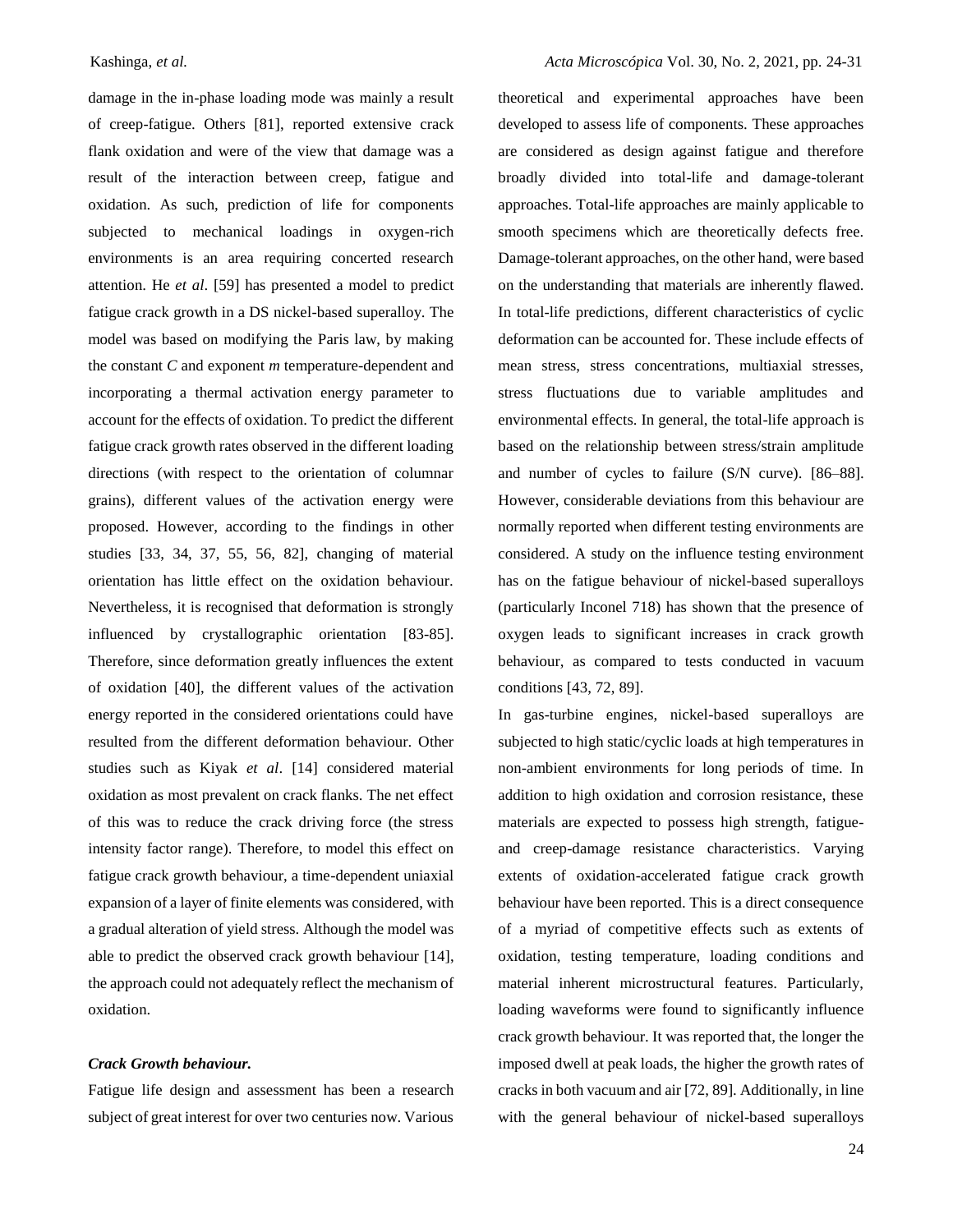which show considerable (mechanical properties) temperature dependency [46, 90], crack growth studies at higher temperatures revealed increased growth rates [43, 91].

A combination of the variation of testing temperatures and different durations of imposed dwell at peak loads were also investigated. Results appeared to suggest a further increase in crack growth rates [89]. Influence of grain sizes

(resulting from varied heat treatment procedures in polycrystalline superalloys) on the fatigue crack growth behaviour was also investigated. Results showed that coarse grained specimens had lower crack growth rates as compared to fine-grained specimens at all temperatures considered. Imposition of dwells at peak loads did not change the observed behaviour, but only increased the growth rate [1].



**Fig. 7.** Influence of testing environment on (a) temperature, and (b) imposition of a dwell at peak load in the alloy Inconel 718 [43].

A study on the influence of oxidation on fatigue crack initiation and propagation in a polycrystalline superalloy appeared to suggest otherwise [43]. Here, although temperature appeared to have similar effects on crack growth behaviour as in the studies by Reed *et al.* [89] and Gustafsson *et al*. [92] (see figure 7a), imposition of a hold time at peak load did not show significant effects. The correlation of the crack growth rate  $(da/dN)$  to the stress intensity factor range  $(\Delta K)$  in figure 7a and b, for tests conducted in air and vacuum. This could be a result of testing temperature. On one hand, Reed *et al.*[89] tested the three superalloys at temperatures between 816ºC and 927ºC. On the other hand, in the work of Jiang *et al.* [43], tests were carried out at temperatures between 650ºC and 725ºC. Additionally, Reed *et al.* [89] considered longer imposed dwells at peak load  $(2 \text{ mins} = 120 \text{ s})$  while Jiang *et al.* [43] considered only 20 s.

Overall, it appears that most studies on the influence oxidation has on crack growth behaviour of nickel-based superalloys, concentrated more on polycrystalline alloys. This is evident in the limited availability of published work on directionally solidified and single crystal superalloys. Generally, literature appears to be of the view that, in nickel-based superalloys, imposition of hold times at peak loads, has similar effects on fatigue crack growth behaviour as the increase in testing temperature. This is confirmed by studies conducted on polycrystalline [63, 91, 93], directionally solidified [59, 94] and single crystal [95] superalloys.

## **CONCLUSIONS**

Although the detrimental effects of oxidation damage, on the structural functionality of nickel-based superalloys at high temperatures, were widely reported, it is still not clear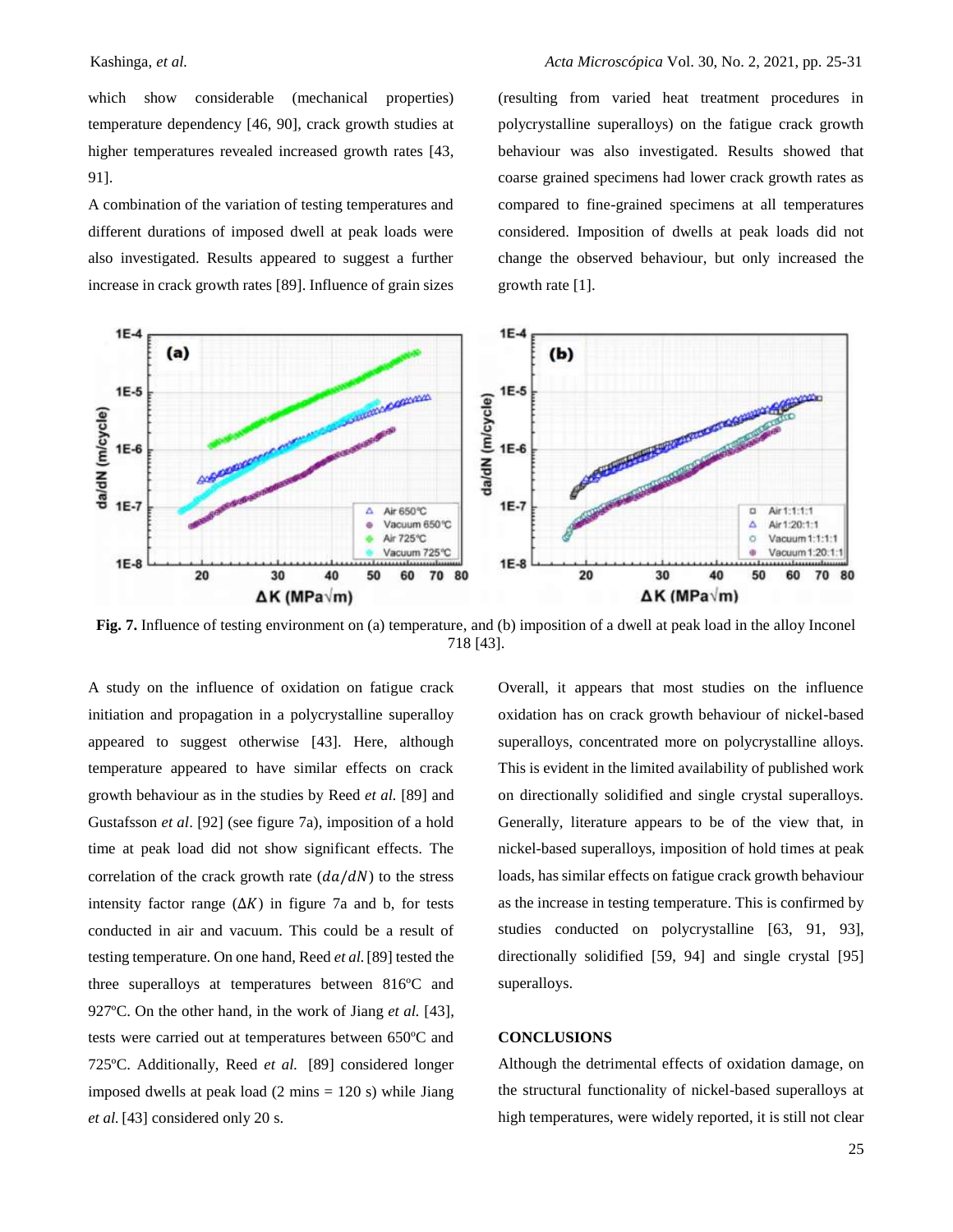how oxidation damage and mechanical loading interact to result in inferior mechanical behaviour. This normally is the case when studies are conducted in oxygen-rich environments as compared to oxygen-deficient environments. Even though oxygen-rich environments were widely cited for the observed enhanced oxidation damage, crack closure effect, reduced creep load bearing capabilities and accelerated crack growth behaviour, to date, only limited work were conducted to provide a clearer understanding of the mechanism by which the interaction between mechanical loading and oxidation damage, lead to inferior mechanical behaviour. As such, studies need to focus particularly on the effect of the interaction between oxidation damage and fatigue loading on crack growth behaviour. Oxidation needs to be considered as a physical process driven by diffusion of oxygen and alloy elements (that form the major phases - *γ* and *γ'* - of nickel-based superalloys, to form oxides such as  $Cr_2O_3$  and  $Al_2O_3$ ). This will enable establishment of the mechanism by which application of a (cyclic or constant) mechanical load tends to increase oxidation damage, which is still yet to be fully understood. In static oxidation studies, although, kinetics were generally assumed to conform to either linear, parabolic or logarithmic laws, kinetics for individual oxides, such as NiO,  $Cr_2O_3$ ,  $Al_2O_3$  and spinels – NiTiO<sub>3</sub>,  $NiTaO<sub>4</sub>$  and  $(Ni/Co)Cr<sub>2</sub>O<sub>4</sub>$ , are still not yet fully understood. This understanding will be necessary in the modelling of the synergetic influence of the interaction between oxidation damage and mechanical loading on the mechanical behaviour of nickel-based superalloys. It is further noteworthy that although the influence of microstructures on oxidation was widely investigated, to the best knowledge of the authors, no study has attempted to established and quantify which one of the two major microstructural features (*γ'-precipitates* or grain boundaries) accounts for more oxidation damage in polycrystalline materials. Furthermore, literature appears to be deficient in knowledge about the optimum sizes of the strengthening phases, the *γ'-precipitates*, and grains

necessary for oxidation damage resistance in polycrystalline nickel-based superalloys.

#### **REFERENCES**

- [1] Jiang R., Everitt S., Lewandowski M., Gao N. (2014) "Grain size effects in a Ni-based turbine disc alloy in the time and cycle dependent crack growth regimes" *Int. J. Fatigue* 62:217-227.
- [2] Pollock T., Tin S. (2006) "Nickel-based superalloys for advanced turbine engines: chemistry, microstructure and properties" *J. Propul. Power* 22(2):361-374.
- [3] Sawant A., Tin S. (2008) "High temperature nanoindentation of a Re-bearing single crystal Ni-base superalloy" *Scr. Mater.* 58(4):275-278.
- [4] Cruchley S., Evans H.E., Taylor M.P., Hardy M.C., Stekovic S. (2013) "Chromia layer growth on a Nibased: Sub-parabolic kinetics and the role of titanium" *Corros. Sci.* 75:58-66.
- [5] Chu Z., Jinjiang Y., Xiaofeng S., Hengrong G., Zhuangqi H. (2008) "High temperature Low cycle fatigue behavior of a directionally solidified Ni-base superalloy DZ951" *Mater. Sci. Eng., A* 488(1-2):389- 397.
- [6] Jang C., Lee D., Kim D. (2008) "Oxidation behaviour of an Alloy 617 in very high-temperature air and helium environments" *Int. J. Press. Vessels Pip.* 85(6):368- 377.
- [7] Lin B., Zhao L.G., Tong J., Christ H.-J. (2010) "Crystal plasticity modeling of cyclic deformation for a polycrystalline nickel-based superalloy at high temperature" *Mater. Sci. Eng., A* 527(15):3581-3587.
- [8] Yang X., Wang J., Liu J. (2011) "High temperature LCF life prediction of notched DS Ni-based superalloy using critical distance concept" *Int. J. Fatigue* 33(11):1470– 1476.
- [9] Chan K.S. (2014) "Time-Dependent Crack Growth Thresholds of Ni-Base Superalloys" *Metall. Mater. Trans. A* 45(8):3454-3466.
- [10] Tong J., Dalby S., Byrne J., Henderson M. (2001)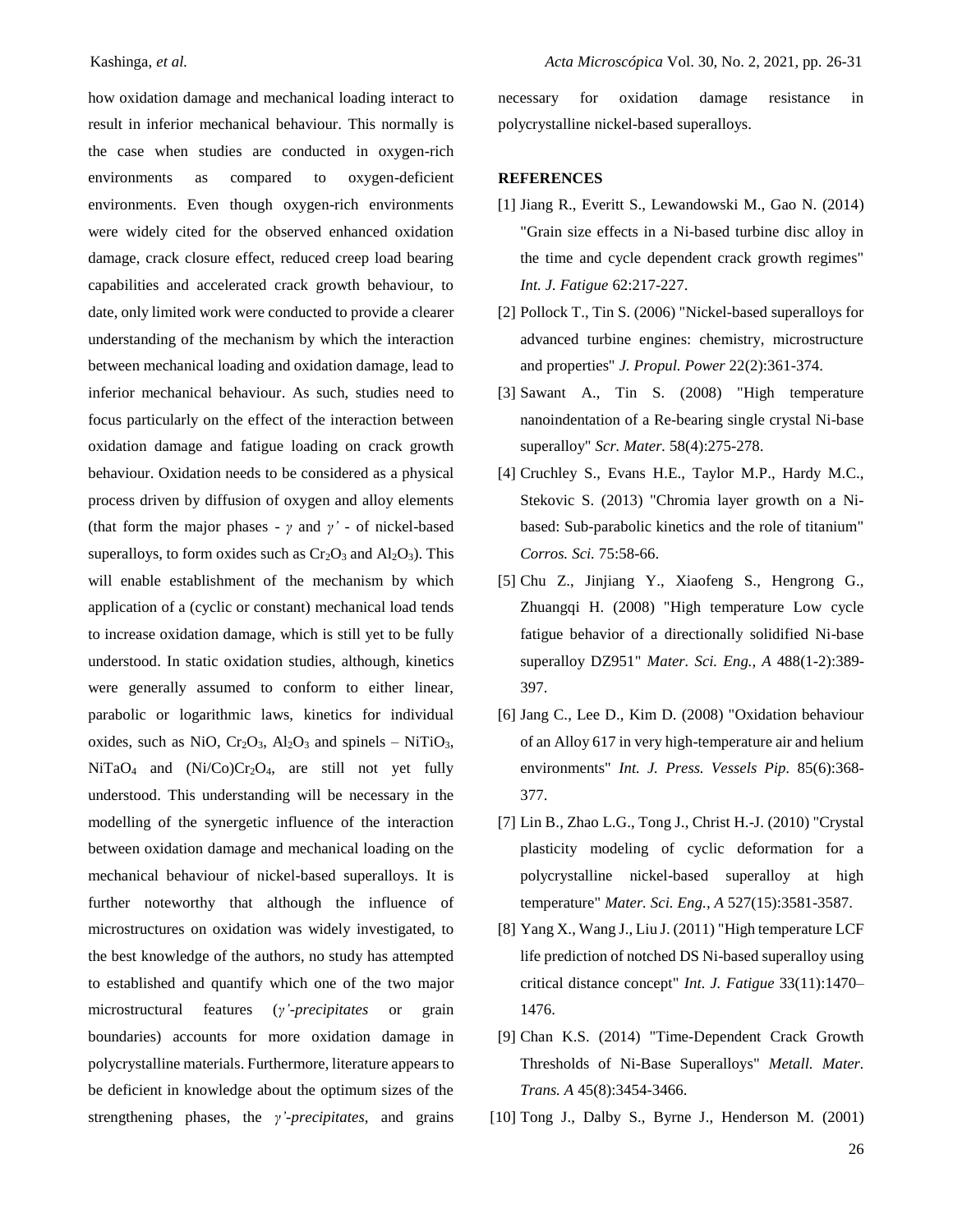"Creep, fatigue and oxidation in crack growth in advanced nickel base superalloys" *Int. J. Fatigue* 23(10):897-902.

- [11] Vermilyea D.A. (1957) "On the mechanism of the oxidation of metals" *Acta Metall.* 5(9):492-495.
- [12] Birks N., Meier G., Pettit F. (2006) "*Introduction to the high temperature oxidation of metals*", 2nd ed. Cambridge University Press.
- [13] Anžel I. (2007) "High temperature oxidation of metals and alloys" *Metalurgia-Journal of Metallurgy* 13(4).
- [14] Kiyak Y., Fedelich B., May T., Pfennig A. (2008) "Simulation of crack growth under low cycle fatigue at high temperature in a single crystal superalloy" *Eng. Fract. Mech.* 75(8):2418-2443.
- [15] Nijdam T., Jeurgens L.P., Sloof W. (2003) "Modelling the thermal oxidation of ternary alloys-compositional changes in the alloy and the development of oxide phases" *Acta Mater*. 51(18):5295-5307.
- [16] Fueki K., Wagner J.B. (1963) "Studies of the Oxidation of Nickel in the Temperature Range of 900° to 1400°C" *J. Electrochem. Soc.* 112(4):384.
- [17] Mrowec S., Przybylski K. (1977) "Oxidation of cobalt at high temperature" *Oxid. Met.* 11(6):365-381.
- [18] Schwenk W., Rahmel A. (1986) "Theoretical considerations on phase boundary reactions and mass transfer during the oxidation of iron" *Oxid. Met.* 25(5- 6):293-303.
- [19] Bruckman A., Simkovich G. (1972) "Concerning the mechanism of scale growth due to cation diffusion in Fe2O<sup>3</sup> and CuS" *Corros. Sci.* 12(7):595-601.
- [20] Tedmon C.S. (1966) "The Effect of Oxide Volatilization on the Oxidation Kinetics of Cr and Fe-Cr Alloys" *J. Electrochem. Soc.* 113(8):766-768.
- [21] Zhao K., Zhou Y.B., Ma Y.H., Lou L.H., Hu Z.Q.. (2005) "Effect of Microstructure on the Oxidation Behavior of Two Nickel-Based Superalloys" *Corrosion* 61(10):961-967.
- [22] Wu C.H. (2001) "The role of Eshelby stress in composition-generated and stress-assisted diffusion" *J.*

*Mech. Phys. Solids* 49(8):1771-1794.

- [23] Suo Z., Kubair D.V., Evans A.G., Clarke D., Tolpygo V.K. (2003) "Stresses induced in alloys by selective oxidation" *Acta Mater.* 51(4):959-974.
- [24] Elkadiri H., Horstemeyer M., Bammann D. (2008) "A theory for stress-driven interfacial damage upon cationic-selective oxidation of alloys" *J. Mech. Phys. Solids* 56(12):3392-3415.
- [25] Geng L., Na Y.-S., Park N.-K. (2007) "Oxidation behavior of Alloy 718 at a high temperature" *Mater. Des.* 28(3):978-981.
- [26] Encinas-Oropesa A., Drew G., Hardy M., Leggett A. (2008) "Effects of oxidation and hot corrosion in a nickel disc alloy" *Proc. Elev. Int. Symp. Superalloys Champion* 609-618.
- [27] Pfennig A., Fedelich B. (2008) "Oxidation of single crystal PWA 1483 at 950°C in flowing air" *Corros. Sci*. 50(9):2484-2492.
- [28] Giggins C.S., Pettit F.S. (1971) "Oxidation of Ni‐Cr‐Al Alloys Between 1000° and 1200°C" *J. Electrochem. Soc.* 118(11):1782-1790.
- [29] Giggins C.S., Pettit F.S. (1971) "The oxidation of TD NiC (Ni-20Cr-2 vol pct ThO<sub>2</sub>) between  $900^{\circ}$  and 1200°C" *Metall. Trans.* 2(4):1071-1078.
- [30] Wu Y., Narita T. (2007) "Oxidation behavior of the single crystal Ni-based superalloy at 900°C in air and water vapor" *Surf. Coat. Technol.* 202(1):140-145.
- [31] Bensch M., Preußner J., Hüttner R., Obigodi G., Virtanen S., Gabel J., Glatzel U. (2010) "Modelling and analysis of the oxidation influence on creep behaviour of thin-walled structures of the single-crystal nickelbase superalloy René N5 at 980°C" *Acta Mater.* 58(5):1607-1617.
- [32] Sato A., Chiu Y.-L., Reed R.C. (2011) "Oxidation of nickel-based single-crystal superalloys for industrial gas turbine applications" *Acta Mater.* 59(1):225-240.
- [33] Bensch M., Konrad C.H., Fleischmann E., Rae C.M.F., Glatzel U. (2013) "Influence of oxidation on nearsurface γ′ fraction and resulting creep behaviour of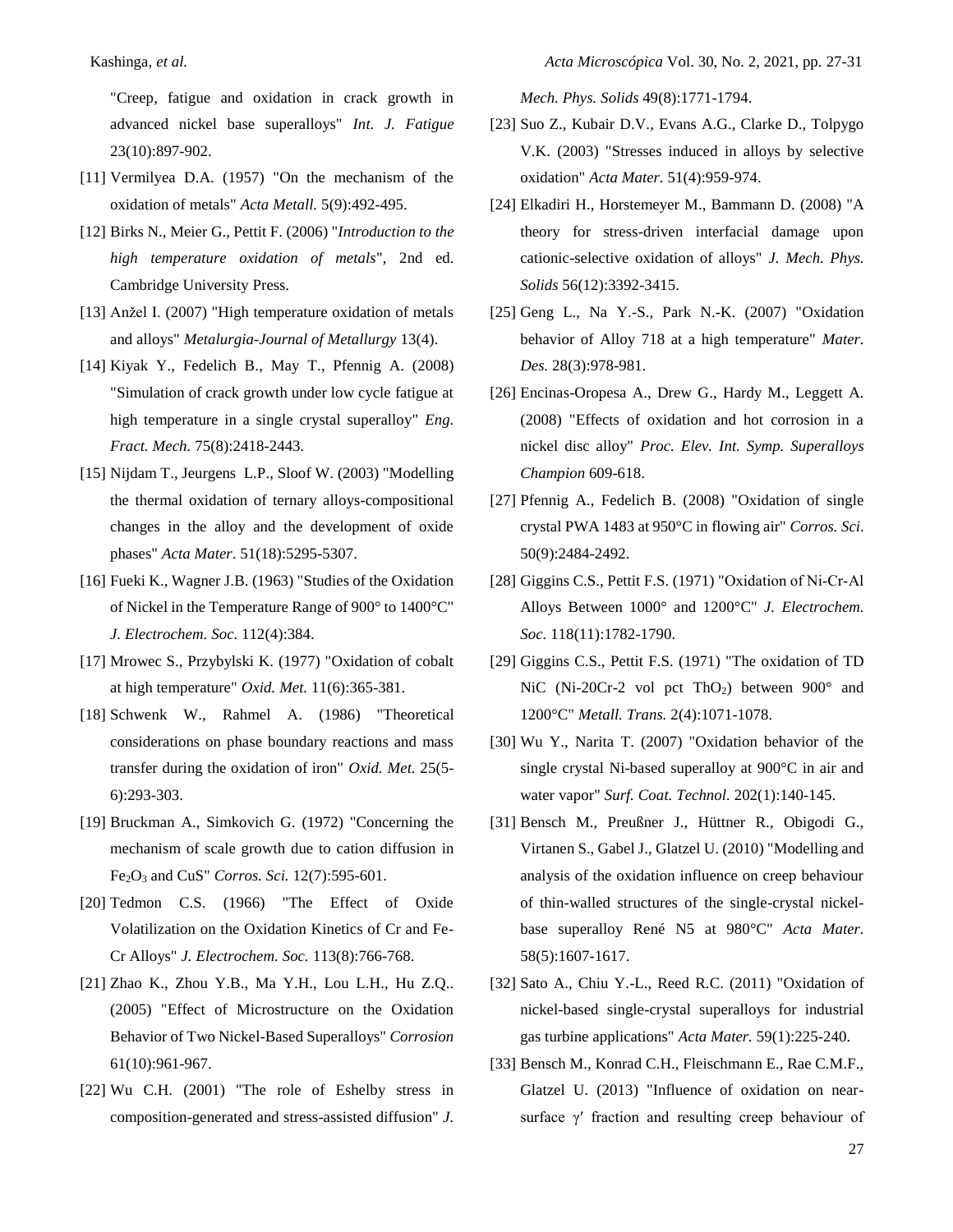single crystal Ni-base superalloy M247LC SX" *Mater. Sci. Eng., A* 577:179-188.

- [34] Chyrkin A., Sloof W.G., Pillai R., Galiullin D., Grüner D., Singheiser L., Quadakkers W.J. (2015) "Modelling compositional changes in nickel base alloy 602 CA during high temperature oxidation" *Mater. High Temp.* 32(1-2):102-112.
- [35] Gordon A.P., Trexler M.D., Neu R.W., Sanders T.J., McDowell D.L. (2007) "Corrosion kinetics of a directionally solidified Ni-base superalloy" *Acta Mater.* 55(10):3375-3385.
- [36] Das D.K., Singh V., Joshi S.V. (2003) "High temperature oxidation behaviour of directionally solidified nickel base superalloy CM–247LC" *Mater. Sci. Technol.* 19(6):695-708.
- [37] Shi Z., Li J., Liu S. (2012) "Isothermal oxidation behavior of single crystal superalloy DD6" *Trans. Nonferrous Met. Soc. China* 22(3):534-538.
- [38] Yun D.W., Seo S.M., Jeong H.W., Yoo Y.S. (2015) "The cyclic oxidation behaviour of Ni-based superalloy GTD-111 with sulphur impurities at 1100°C" *Corros. Sci.* 90:392-401.
- [39] Bricknell R.H., Woodford D.A. (1982) "The mechanism of cavity formation during high temperature oxidation of nickel" *Acta Metall*. 30(1):257-264.
- [40] Karabela A., Zhao L.G., Tong J., Sims N.J., Nicholls J.R., Hardy M.C. (2011) "Effects of cyclic stress and temperature on oxidation damage of a nickel-based superalloy" *Mater. Sci. Eng., A* 528(19-20):6194-6202.
- [41] Wang J., Yang L., Yang S., Jia Y., Chen M., Qiao Y., Guo P., Zhu S., Wang F. (2021) "Effect of  $\gamma'$  Phase Elements on Oxidation Behavior of Nanocrystalline Coatings at 1050°C" *Materials* 14(1):202.
- [42] Mallikarjuna H.T., Caley W.F., Richards N.L. (2018) "The dependence of oxidation resistance on gamma prime intermetallic size for superalloy IN738LC" *Corros. Sci.* 147:394-405.
- [43] Jiang R., Everitt S., Gao N., Soady K., Brooks J.W., Reed P.A.S. (2015) "Influence of oxidation on fatigue

crack initiation and propagation in turbine disc alloy N18" *Int. J. Fatigue* 75:89-99.

- [44] Pérez P., González-Carrasco J.L., Adeva P. (1998) "Influence of exposure time and grain size on the oxidation behaviour of a PM Ni3Al alloy at 635°C" *Corros. Sci.* 40(4-5):631-644.
- [45] Perez P. (2002) "Influence of the alloy grain size on the oxidation behaviour of PM2000 alloy" *Corros. Sci*. 44(8):1793-1808.
- [46] Sengupta A., Putatunda S., Bartosiewicz L., Hangas J., Nailos P.J., Peputapeck M., Alberts F.E. (1994) "Tensile behavior of a new single-crystal nickel-based superalloy (CMSX-4) at room and elevated temperatures" *J. Mater. Eng. Perform.* 3(1):73-81.
- [47] Karabela A., Zhao L.G., Lin B., Tong J., Hardy M.C. (2013) "Oxygen diffusion and crack growth for a nickel-based superalloy under fatigue-oxidation conditions" *Mater. Sci. Eng., A* 567:46-57.
- [48] Cruchley S., Li H.Y., Evans H.E., Bowen P., Child D.J., Hardy M.C. (2015) "The role of oxidation damage in fatigue crack initiation of an advanced Ni-based superalloy" *Int. J. Fatigue* 81:265-274.
- [49] Wang B., Gong J., Wang A.Y., Sun C., Huang R.F., Wen L.S. (2002) "Oxidation behaviour of NiCrAlY coatings on Ni-based superalloy" *Surf. Coat. Technol.* 149(1):70-75.
- [50] Zheng L., Zhang M., Dong J. (2010) "Oxidation behavior and mechanism of powder metallurgy Rene95 nickel based superalloy between 800 and 1000°C" *Appl. Surf. Sci.* 256(24):7510-7515.
- [51] Saber D., Emam I.S., Abdel-Karim R. (2017) "High temperature cyclic oxidation of Ni based superalloys at different temperatures in air" *J. Alloys Compd.* 719:133-141.
- [52] Krupp U. (2005) "Dynamic Embrittlement—Time– dependent Quasi–brittle Intergranular Fracture at High Temperatures" *Int. Mater. Rev*. 50(2):83-97.
- [53] Krupp U., Kane W.M., Laird C., McMahon C.J. (2004) "Brittle intergranular fracture of a Ni-base superalloy at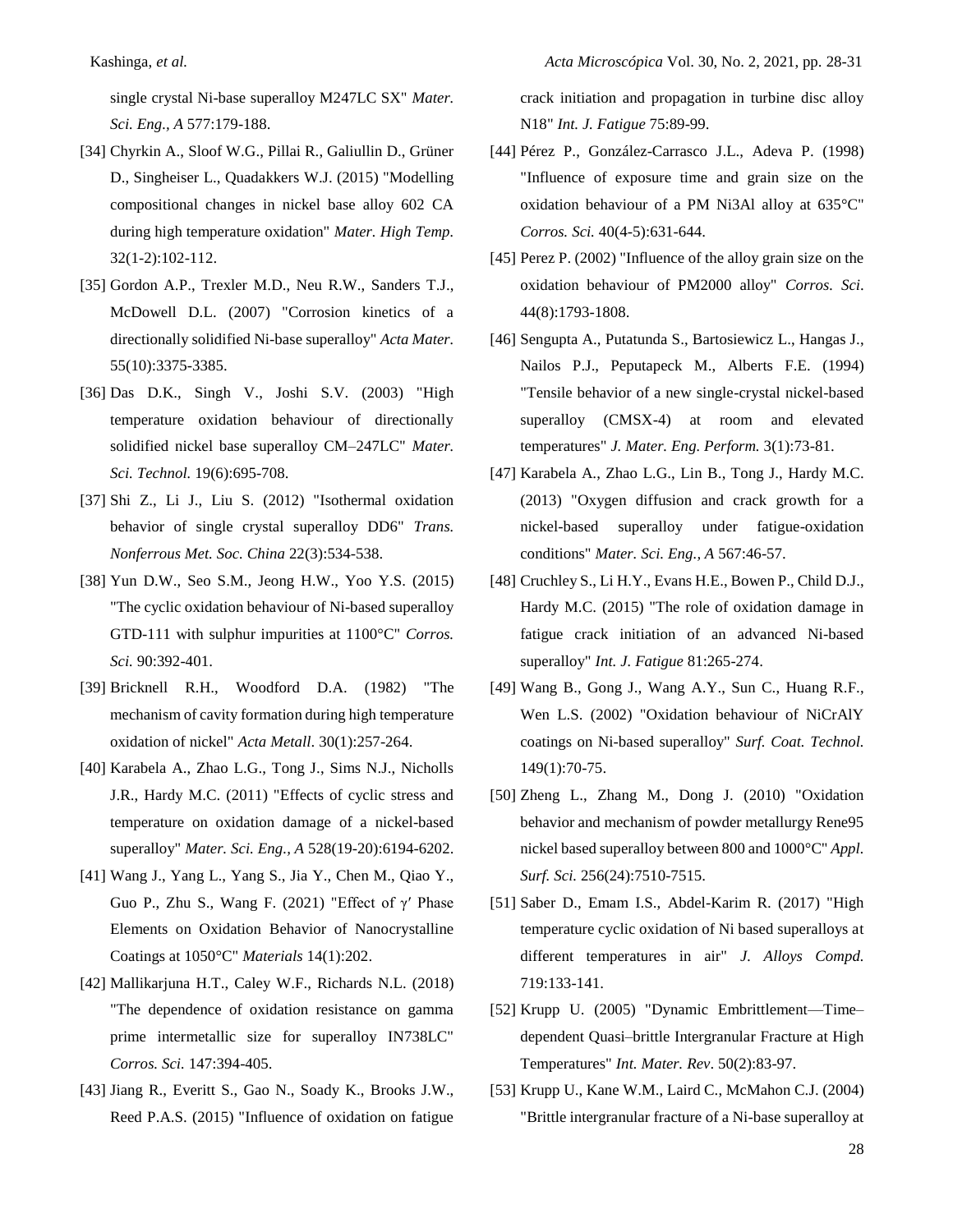high temperatures by dynamic embrittlement" *Mater. Sci. Eng., A* 387-389:409-413.

- [54] Pfaendtner J., McMahon C. (2001) "Oxygen-induced intergranular cracking of a Ni-base alloy at elevated temperatures—an example of dynamic embrittlement" *Acta Mater.* 49(16):3369-3377.
- [55] Molins R., Hochstetter G., Chassaigne J.C., Andrieu E. (1997) "Oxidation effects on the fatigue crack growth behaviour of alloy 718 at high temperature" *Acta Mater.* 45(2):663-674.
- [56] Kitaguchi H.S., Li H.Y., Evans H.E., Ding R.G., Jones I.P., Baxter G., Bowen P. (2013) "Oxidation ahead of a crack tip in an advanced Ni-based superalloy" *Acta Mater.* 61(6):1968-1981.
- [57] Viskari L., Hörnqvist M., Moore K.L., Cao Y., Stiller K. (2013) "Intergranular crack tip oxidation in a Nibase superalloy" *Acta Mater.* 61(10):3630-3639.
- [58] Xu C.Z., Jiang S.M., Bao Z.B., Gong J., Sun C. (2009) "Isothermal oxidation behaviour of a gradient NiCoCrAlSiY coating deposited by arc ion plating on a Ni-based single crystal superalloy" *Corros. Sci.* 51(6):61467-61474.
- [59] He X., Zhang Y., Shi H., Gu J., Li C., Kadau K., Luesebrink O. (2014) "Influence of orientation and temperature on the fatigue crack growth of a nickelbased directionally solidified superalloy" *Mater. Sci. Eng. A,* 618:153-160.
- [60] Leo Prakash D.G., Walsh M.J., Maclachlan D., Korsunsky A.M. (2009) "Crack growth micromechanisms in the IN718 alloy under the combined influence of fatigue, creep and oxidation" *Int. J. Fatigue*  31(11-12):1966-1977.
- [61] Hu D., Yang Q., Liu H., Mao J., Meng F., Wang Y., Wang R. (2017) "Crack closure effect and crack growth behavior in GH2036 superalloy plates under combined high and low cycle fatigue" *Int. J. Fatigue* 95:90-113.
- [62] Shou W.B., Yi D.Q., Liu H.Q., Tang C., Shen F.H., Wang B. (2016) "Effect of grain size on the fatigue crack growth behavior of 2524-T3 aluminum alloy"

*Arch. Civ. Mech. Eng.* 16(3):304-312.

- [63] Hu D., Mao J., Song J., Meng F., Shan X., Wang R. (2016) "Experimental investigation of grain size effect on fatigue crack growth rate in turbine disc superalloy GH4169 under different temperatures" *Mater. Sci. Eng., A* 669:318-331.
- [64] Akbari-Garakani M., Mehdizadeh M. (2011) "Effect of long-term service exposure on microstructure and mechanical properties of Alloy 617" *Mater. Des.* 32(5):2695-2700.
- [65] Wang J., Zhou L., Sheng L., Guo J. (2012) "The microstructure evolution and its effect on the mechanical properties of a hot-corrosion resistant Nibased superalloy during long-term thermal exposure" *Mater. Des.* 39:55-62.
- [66] Jiang T., Chen L., Jiang F., Cai H., Sun J. (2016) "Microstructural evolution and mechanical properties of a nickel-based superalloy through long-term service" *Mater. Sci. Eng., A* 656:184-189.
- [67] Moulin G., Arevalo P., Salleo A. (1996) "Influence of external mechanical loadings (creep, fatigue) on oxygen diffusion during nickel oxidation" *Oxid. Met.* 45(1- 2):153-181.
- [68] Nijdam T.J., Sloof W.G. (2008) "Modelling of composition and phase changes in multiphase alloys due to growth of an oxide layer" *Acta Mater.* 56(18):4972-4983.
- [69] Zhou C.H., Ma H.T., Wang L. (2008) "Effect of Mechanical Loading on the Oxidation Kinetics and Oxide-Scale Failure of Pure Ni" *Oxid. Met*. 70(5- 6):287-294.
- [70] Zhou C.H., Ma H.T., Wang L. (2009) "Effect of Mechanical Loading on the Oxidation Kinetics and Oxide-Scale Failure of Pure Ni" *Oxid. Met.* 72(1- 2):125-126.
- [71] Azari Z., Abbadi M., Moustabchir H., Lebienvenu M. (2008) "The influence of fatigue cycling on the oxidation kinetics and crack initiation of a Cr–Mo steel" *Int. J. Fatigue* 30(3):517-527.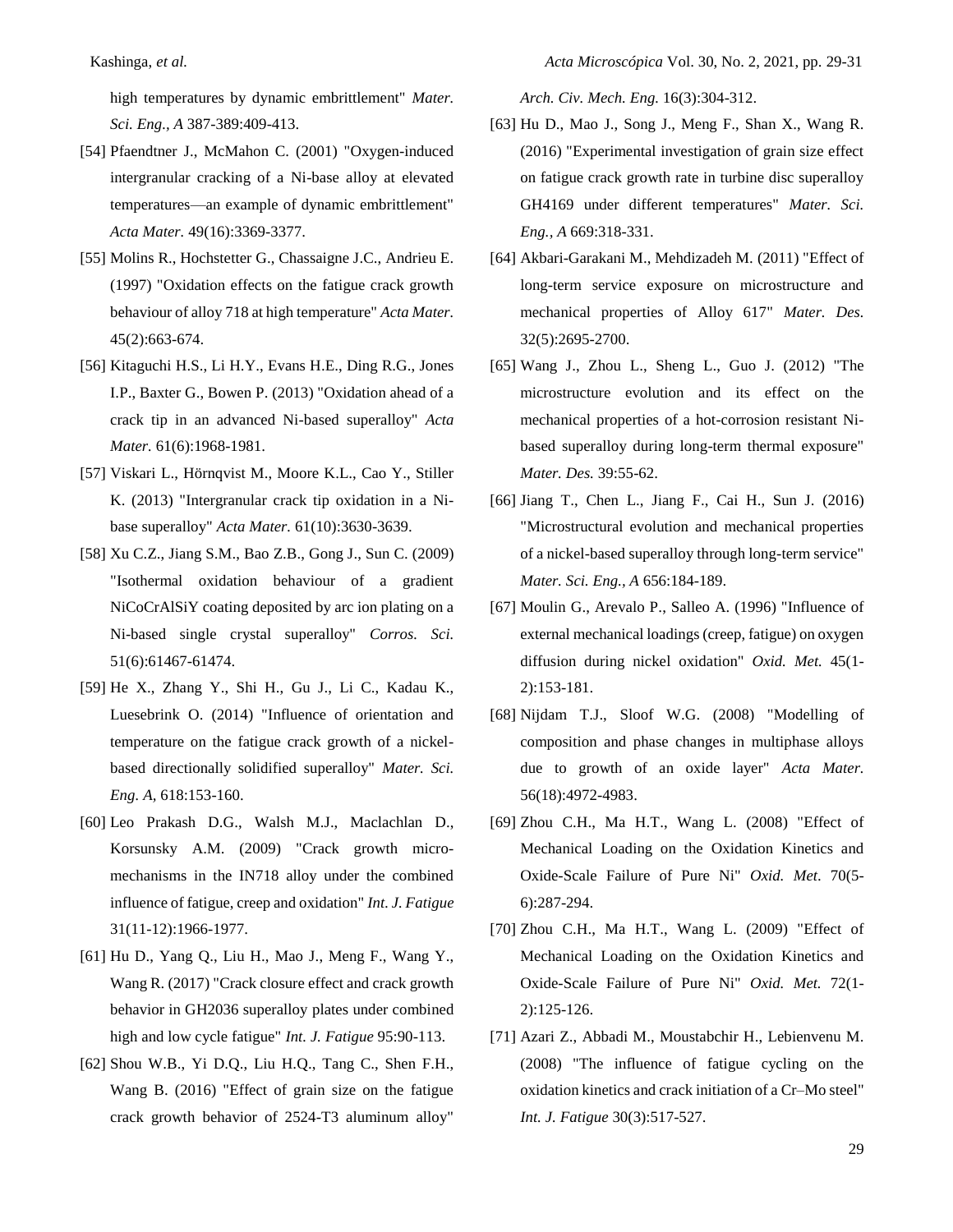- [72] Jiang R., Bull D.J., Proprentner D., Shollock B., Reed P.A.S. (2017) "Effects of oxygen-related damage on dwell-fatigue crack propagation in a P/M Ni-based superalloy: From 2D to 3D assessment" *Int. J. Fatigue* 99:175-186.
- [73] Zhou Y.Z., Volek A., Green N.R. (2008) "Mechanism of competitive grain growth in directional solidification of a nickel-base superalloy" *Acta Mater.* 56(11):2631- 2637.
- [74] Zhao L.G. (2011) "Modeling of Oxygen Diffusion Along Grain Boundaries in a Nickel-Based Superalloy" *J. Eng. Mater. Technol.* 133(3):031002.
- [75] Chen J.H., Rogers P.M., Little J.A. (1997) "Oxidation behavior of several chromia-forming commercial nickel-base superalloys" *Oxid. Met.* 47(5-6):381-410.
- [76] Andrieu E., Molins R., Ghonem H., Pineau A. (1992) "Intergranular crack tip oxidation mechanism in a nickel-based superalloy" *Mater. Sci. Eng., A* 154(1):21- 28.
- [77] Zhao L.G., Tong J., Hardy M.C. (2010) "Prediction of crack growth in a nickel-based superalloy under fatigue-oxidation conditions" *Eng. Fract. Mech.* 77(6):925-938.
- [78] Everitt S., Starink M.J., Pang H.T., Wilcock I.M., Henderson M.B., Reed P.A.S. (2007) "A comparison of high temperature fatigue crack propagation in various subsolvus heat treated turbine disc alloys" *Mater. Sci. Technol.* 23(12):1419-1423.
- [79] Evangelou A., Soady K.A., Lockyer S., Gao N., Reed P.A.S. (2019) "On the mechanism of oxidation-fatigue damage at intermediate temperatures in a single crystal Ni-based superalloy" *Mater. Sci. Eng. A,* 742:648-661.
- [80] Yang J., Jing F., Yang Z., Jiang K., Hu D., Zhang B. (2021) "Thermomechanical fatigue damage mechanism and life assessment of a single crystal Ni-based superalloy" *J. Alloys Compd.* 872:159578.
- [81] Wang R., Zhang B., Hu D., Jiang K., Liu H., Mao J., Jing F., Hao X. (2019) "Thermomechanical fatigue experiment and failure analysis on a nickel-based

superalloy turbine blade" *Eng. Fail. Anal.* 102:35-45.

- [82] Dongmei L., Rui H., Jinshan L., Yi L., Hongchao K., Hengzhi F. (2008) "Isothermal Oxidation Behavior of Haynes 230 Alloy in Air at 1100°C" *Rare Met. Mater. Eng.* 37(9):1545-1548.
- [83] Siebörger D., Knake H., Glatzel U. (2001) "Temperature dependence of the elastic moduli of the nickel-base superalloy CMSX-4 and its isolated phases" *Mater. Sci. Eng., A* 298(1-2):26-33.
- [84] Segersäll M., Moverare J., Leidermark D., Simonsson K. (2014) "Low-cycle fatigue behaviour of a Ni-based single-crystal superalloy" *Adv. Mater. Res.* 891- 892:416–421.
- [85] Dong X., Feng X., Hwang K.-C. (2014) "Stress– diffusion interaction during oxidation at high temperature" *Chem. Phys. Lett.* 614:95-98.
- [86] Suresh S. (1998) "*Fatigue of materials*", 2nd ed. Cambridge University Press.
- [87] Krupp U. (2007) "*Fatigue crack propagation in metals and alloys: microstructural aspects and modelling concepts*", Weinheim: John Wiley & Sons, Inc.
- [88] Jiang R. (2015) "Study of fatigue crack initiation and propagation mechanisms in an advanced Ni-based superalloy: effects of microstructures and oxidation" (Doctoral dissertation) University of Southampton., Southampton, England.
- [89] Reed R., Green K., Caron P., Gabb T. (2008) "Elevatedtemperature creep-fatigue crack-growth behaviour of nickel-based Haynes® R-41, Haynes® 230® and Hastelloy® X" *The Minerals Metals & Materials Society.*
- [90] Donachie M.,J. Donachie S.J. (2008) "*Selection of superalloys for design*", Handbook of Materials Selection, pp. 293-334.
- [91] Everitt S., Starink M., Reed P. (2008) "Temperature and dwell dependence of fatigue crack propagation in various heat treated turbine disc alloys" *The Minerals, Metals & Materials Society* 10:741-750.
- [92] Gustafsson D., Moverare J.J., Johansson S., Simonsson